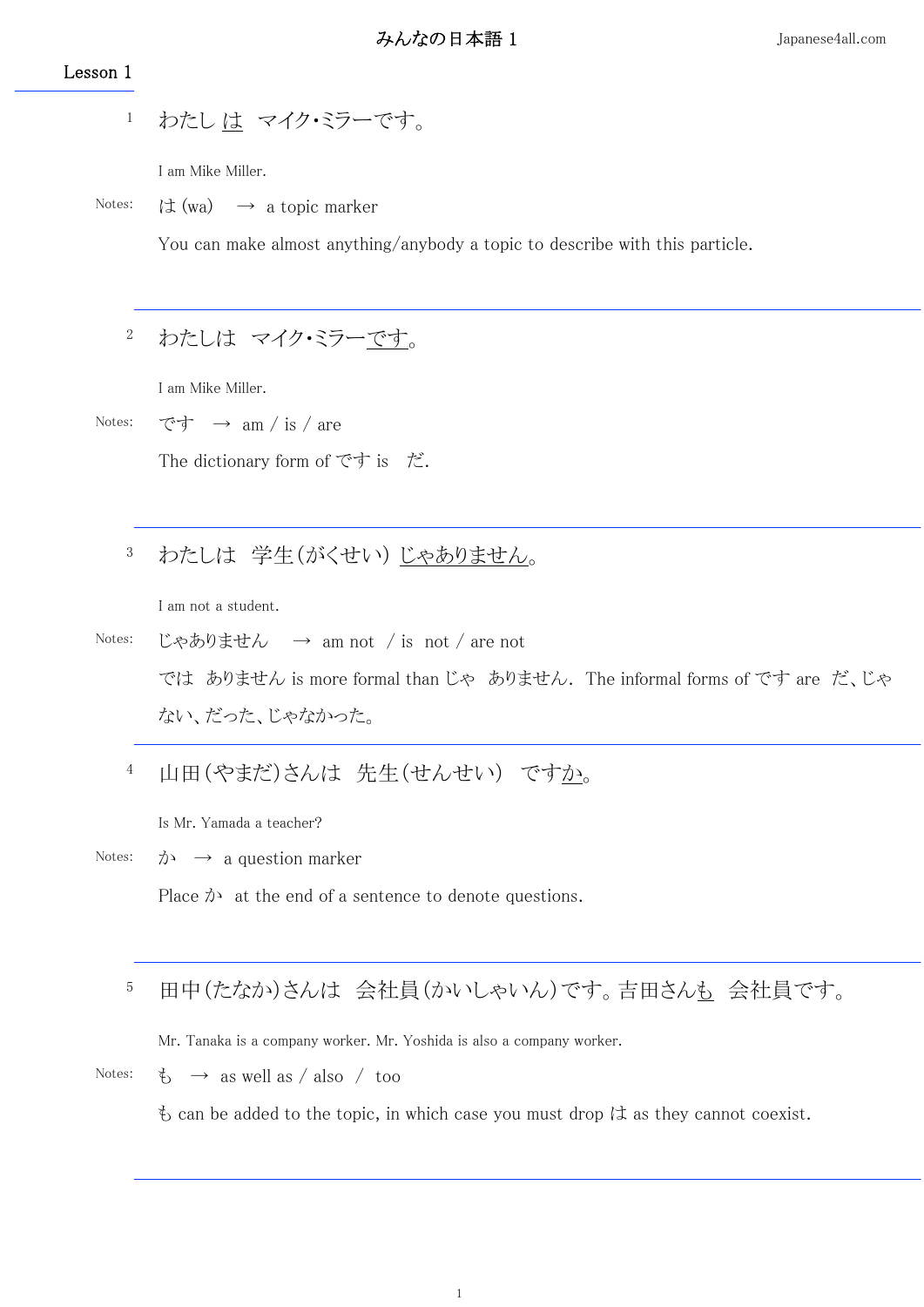これは わたしの 辞書(じしょ)です。 6

This is my dictionary.

Notes: これ / それ / あれ  $\rightarrow$  this / the one near the listener / that one over there These cannot be used to refer to people.

この 本(ほん)は わたしの です。 7

This book is mine.

Notes:  $\zeta \circ \zeta$  /  $\zeta \circ \zeta$  /  $\zeta$  /  $\zeta$  /  $\zeta$  / These refer to the noun near the speaker, near the listener, and over there respectively.

Notice the Japanese  $\subset -\check{\mathcal{Z}}-\check{\mathcal{D}}-\check{\mathcal{E}}$ -system.

これは 「あ」です か、「お」です か。 8

Is this あ or お?

Notes: Sentence 1  $\phi$ , Sentence 2  $\phi$   $\rightarrow$  Sentence 1 or Sentence 2 Notice that です is used twice in this structure.

これは コンピューターの 本(ほん)です。 9

This is a book on computers.

Notes:  $\oslash \rightarrow$  of, belonging to / working for, about

Notice that  $\mathcal D$  can establish a lot of relationships between two objects/people.

## Lesson 3

## お手洗(てあら)い は あそこ です。 10

The bathroom is over there.

Notes: ここ / そこ / あそこ / どこ → the place near the speaker, near the listener, away from both of them and where respectively.

Can you relate these to the  $\subset -e \div -e \times -e \times -e$  system?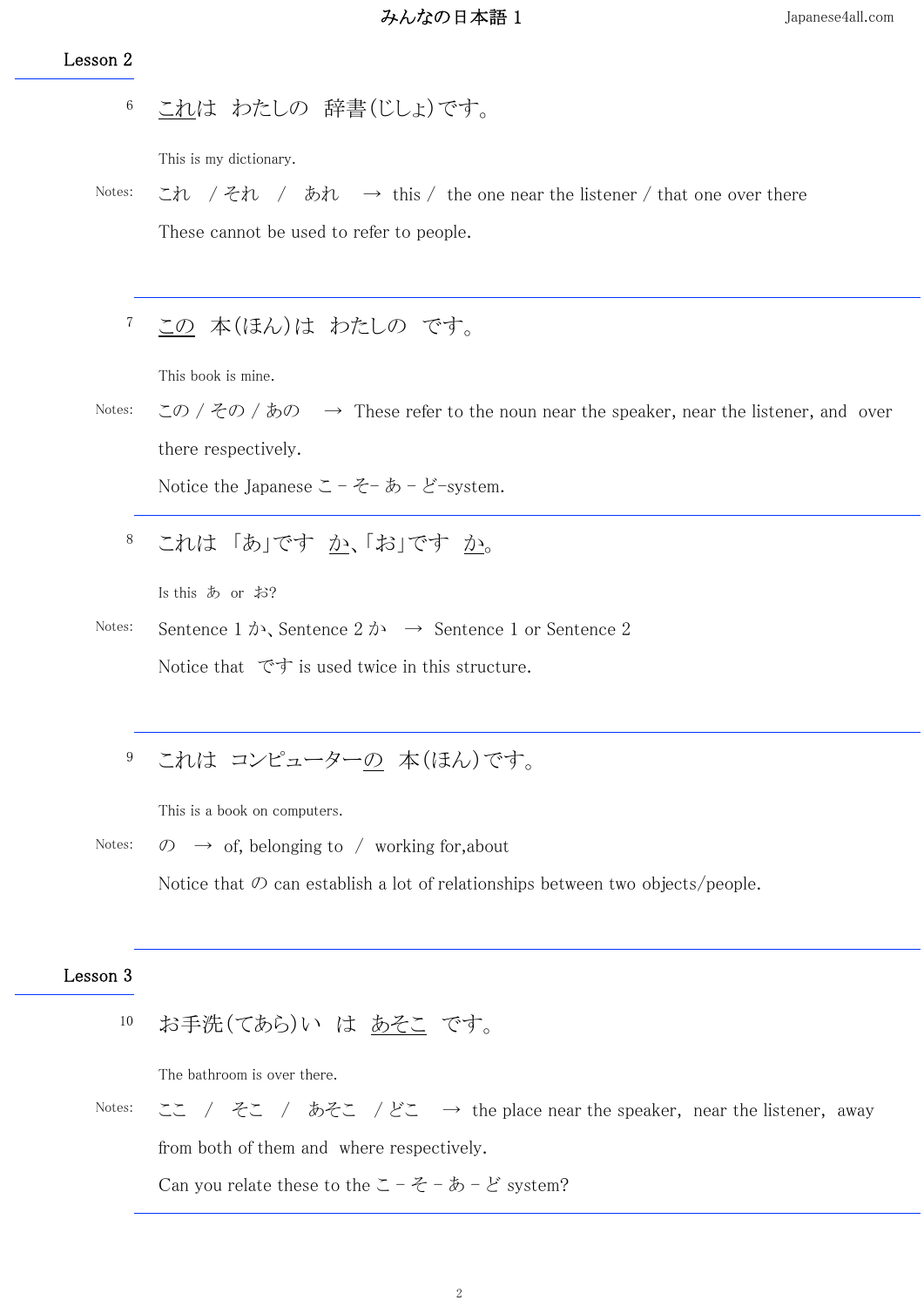エスカレーターは あちら です。 11

There is an elevator over there.

Notes: こちら / そちら / あちら / どちら → the politer forms of ここ / そこ / あそこ / どこ These polite forms are often used by shop assistants in a department store.

## Lesson 4

今(いま)、なん時(じ) ですか。- 午後(ごご) 5時(じ) です。 12

What time is it now?  $-$  It is 5pm.

Notes:  $\ddot{\text{C}} \rightarrow \text{o'clock}$ , なんじ = what time /  $5 \ddot{\text{C}} = 5 \text{o'clock}$ 

 $\forall$  dx as in 9じはん means half an hour – i.e. 30 minutes.

けさ 7時(じ)に おきました。 13

I got up at 7 this morning.

- Notes: おきます  $\rightarrow$  to get up / An informal form of this verb is おきる. The opposite of おきる is ねる.
	- けさ 6時(じ)に おきました。 14

I got up at six this morning.

- Notes:  $\downarrow \mathbb{Z} \rightarrow$  a time marker ごろ as in 6時ごろ means "about 6 o'clock".
	- 9時(じ) から 10時(じ) まで 勉強(べんきょう)します。 15

I study from 9 to 10.

Notes: から ~ まで → from  $(9 \text{ o'clock})$  to  $(10 \text{ o'clock})$ 

Do not put them in the other way around - ie. 10時まで 9時から。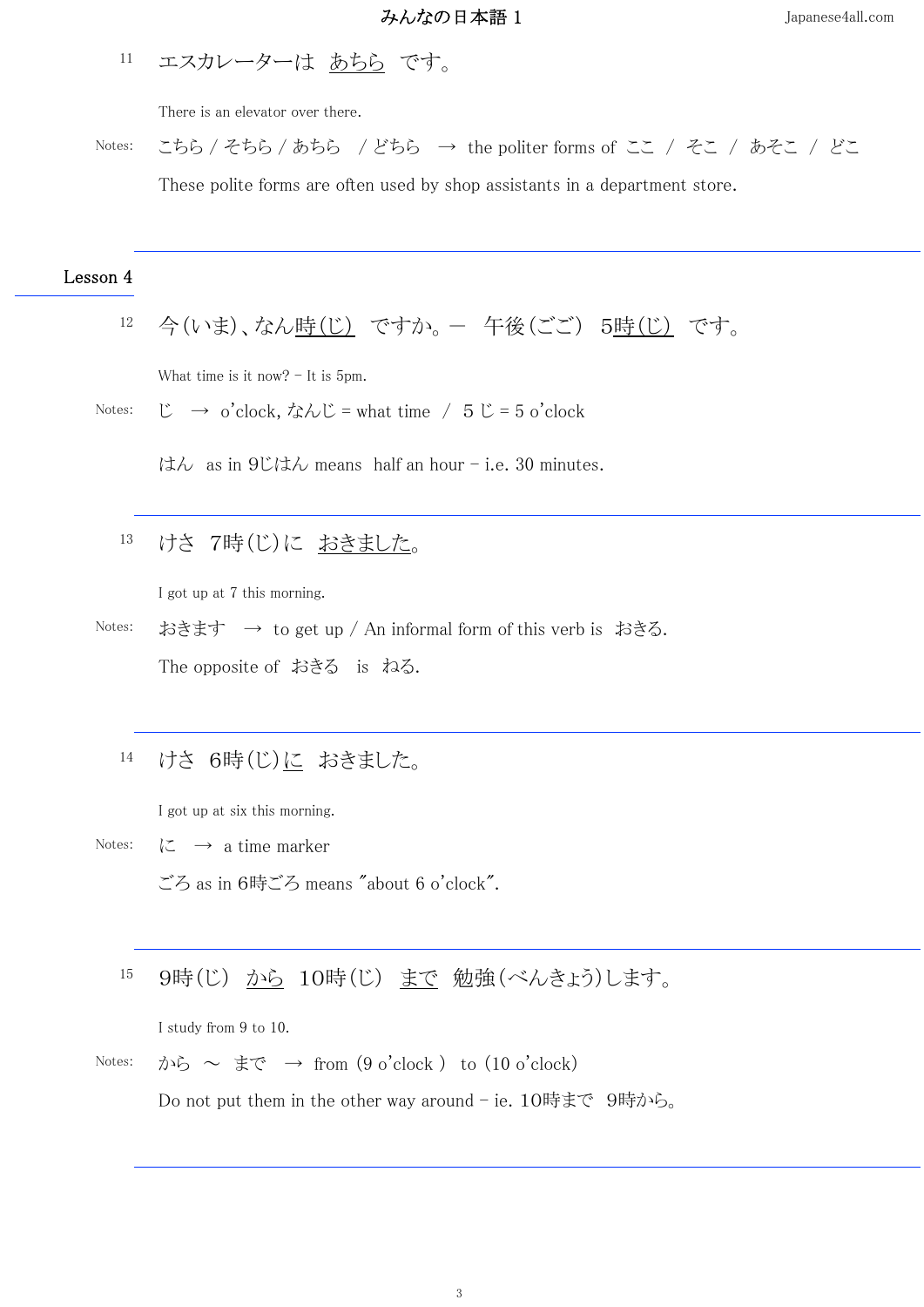### 土曜日(どようび) と 日曜日(にちようび)は 休(やす)みです。 16

My days off are Saturday and Sunday.

Notes:  $\xi \rightarrow$  and

と can not join two sentences, two verbs, two adjectives.

## 仕事(しごと)は 大変(たいへん) です ね。 17

You are busy, aren't you?

Notes:  $\phi$   $\rightarrow$  Place  $\phi$  at the end of the sentence to seek agreement.

ね、よ、か are all placed at the end of the sentence.

## Lesson 5

京都(きょうと) へ いきます。 18

I will go to Kyoto.

Notes:  $\sim$  (e)  $\rightarrow$  a destination marker

 $\mathcal{K}$  can sometimes be used as a destination marker as well.

#### きのうは どこへも いきませんでした。 19

I did not go anywhere yesterday.

Notes: どこへも → nowhere / do not go, come anywhere どこへも requires a negative ending as だれも /なにも do.

#### タクシーで 駅(えき)へ いきます。 20

I will go to the station by taxi.

Notes:  $\vec{\mathcal{C}} \rightarrow$  means of transport

When you walk somewhere, say 「あるいて いきます」.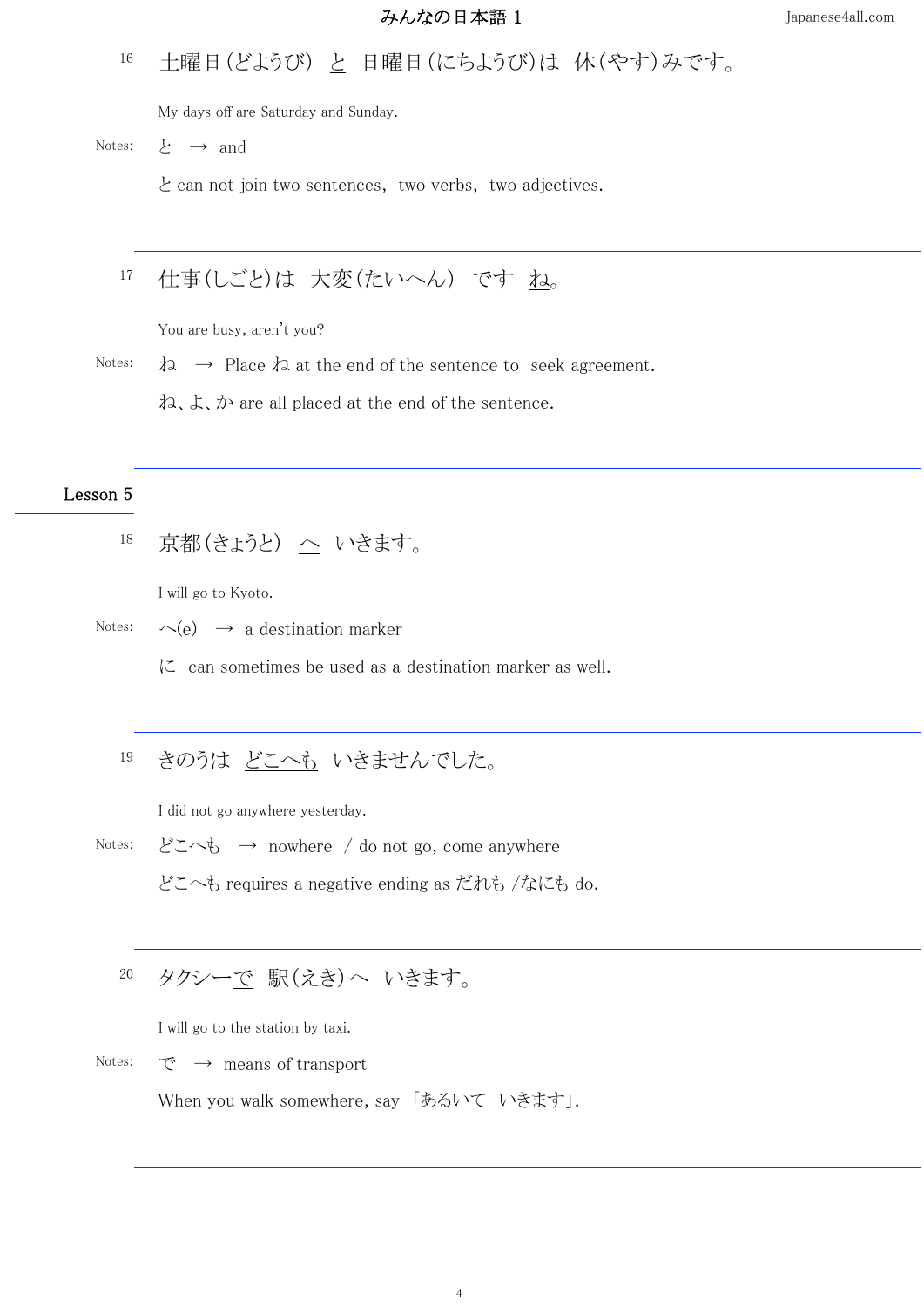#### ともだち と 大阪(おおさか)へ いきます。 21

I will go to Osaka with my friend.

Notes:  $\rightarrow$  with somebody

と いっしょに is also possible instead of と.

#### ひとりで 東京(とうきょう)へ いきます。 22

I will go to Tokyo on my own.

Notes:  $\mathcal{D} \in \mathcal{D} \subset \mathcal{D}$  on my / your / her /his / their own / alone ひとりで can also mean "without anybody's help".

いつ 日本(にほん)へ 来(き)ましたか。 23

When did you come to Japan?

Notes:  $V \supset \neg$  when?

なんじ / なんにち / なんようび / なんがつ / なんねん

## タバコは 体(からだ)に よく ないです よ。 24

Smoking is not good for your health, I insist.

Notes:  $\downarrow \rightarrow$  Place  $\downarrow$  at the end of the sentence to stress / emphasize A good linguistic tool to stress a message.

## Lesson 6

ジュースを 飲(の)みます。 25

I drink some juice.

Notes:  $\dot{\mathcal{F}} \rightarrow$  an object marker

An object in grammar refers to the noun that is affected by the other noun which is usually a subject.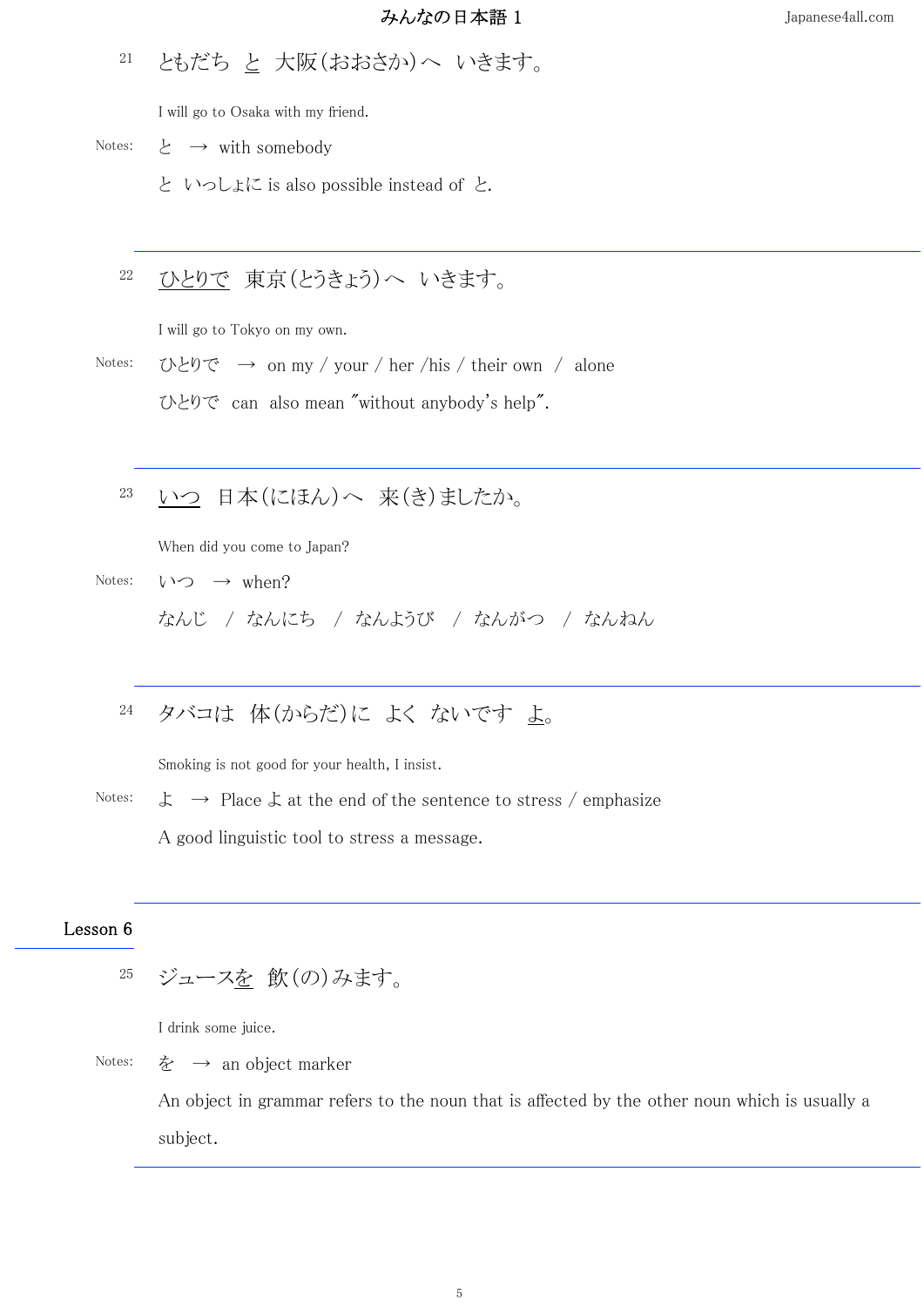## 公園(こうえん)で テニスを します。 26

I play tennis in the park.

Notes:  $\vec{C} \rightarrow A$  marker to denote a place where an action takes place When you do some activity at a place, then  $\mathfrak{C}$  should be your choice rather than  $\mathfrak{C}$ .

#### いっしょに コーヒーを 飲(の)みませんか。 27

Why don't we have a coffee together?

Notes: ませんか → Won't you ...?

In declining an offer, you say すみませんが、ちょっと、、、

#### ちょっと きっさてんで 休(やす)みましょう。 28

Let's have a break and go to a coffee shop.

Notes: ましょう → Let's do ...

すみませんが、ちょっと、、、can be said to decline.

### おくに、おなまえ(cf. おちゃ、おかね) 29

Your country, your name

Notes:  $\sharp \mathfrak{z} \to \mathfrak{a}$  honorific prefix, as is  $\mathfrak{S}$ . When you talk about your country/name, drop お.

## Lesson 7

はしで ごはんを 食(た)べます。 30

We eat cooked rice with chopsticks.

Notes:  $\mathcal{C} \rightarrow$  a tool marker

ごはん is cooked rice and こめ is uncooked rice - ie. just grains.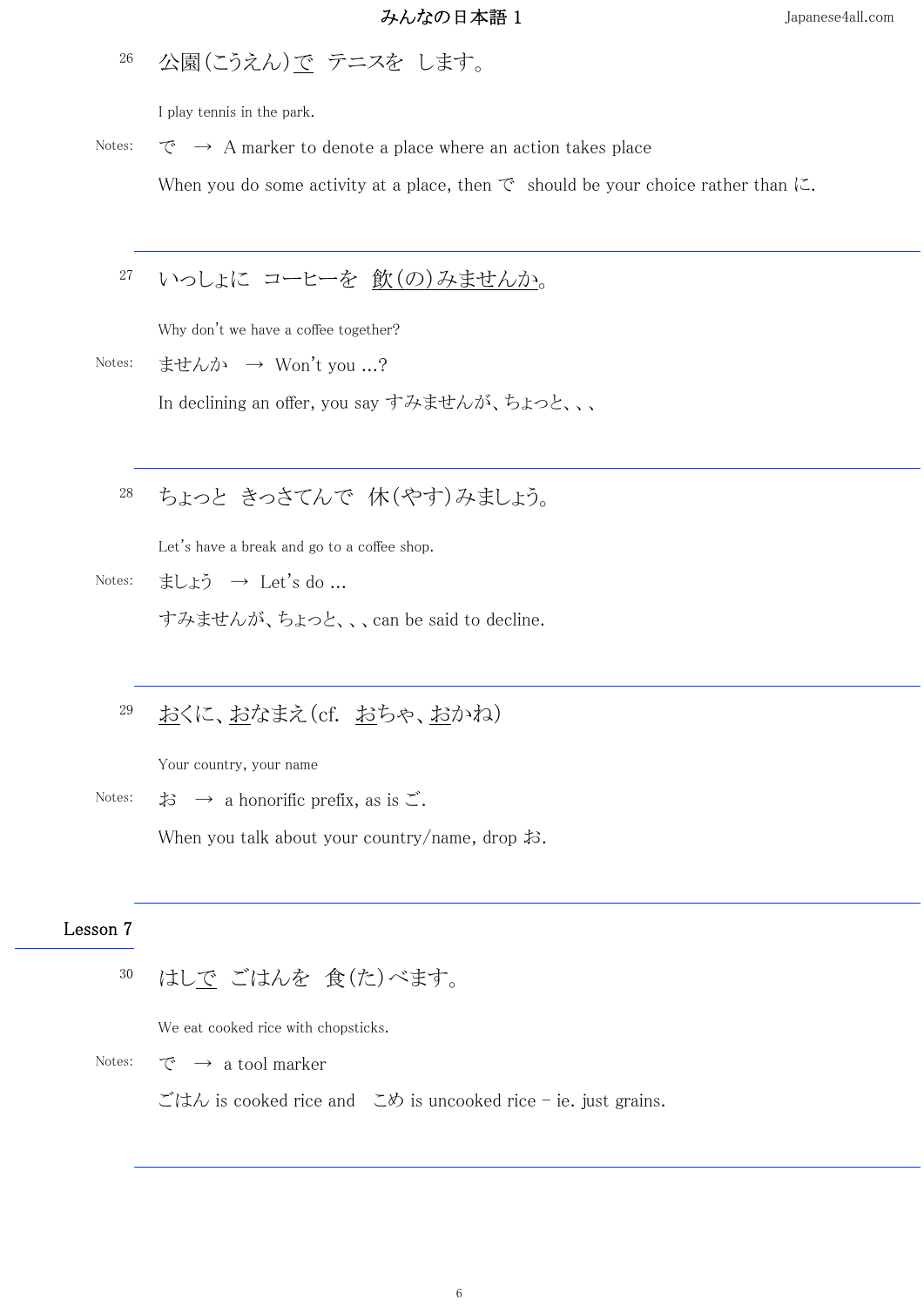## わたしは よしこさんに 花(はな)を あげました。 31

I gave some flowers to Yoshiko.

Notes:  $\mathcal{K} \rightarrow$  a recipient marker

 $\zeta$  in this usage is also called an indirect object marker.

## わたしは よしこさんに 花(はな)を もらいました。 32

I received flowers from Yoshiko.

Notes:  $\zeta \to \text{the agent}$ 

 $\mathcal{C}$  here refers the a person whom I received some flowers from.

### もう この 本(ほん) 買(か)いましたか。 33

Have you already bought this book?

Notes:  $\check{\mathfrak{b}}\check{\mathfrak{I}} \to \text{already}$ 

Notice that  $\ddagger$  means "also".

## ひるごはんを もう たべましたか。 いいえ、まだ です。 34

Have you already had lunch? - No, not yet.

Notes: まだ → not yet

まだ implies that some action is going to be completed at a later time.

# Lesson 8

|  |  | 35 おいしい / おいしくない / おいしかった / おいしくなかった |
|--|--|--------------------------------------|
|  |  |                                      |

delicious / not delicious / was delicious / was not delicious

Notes:  $\downarrow$   $\rightarrow$   $\uparrow$   $\downarrow$   $\rightarrow$   $\downarrow$   $\uparrow$   $\downarrow$   $\uparrow$   $\downarrow$   $\downarrow$   $\downarrow$   $\downarrow$   $\downarrow$   $\downarrow$   $\downarrow$   $\downarrow$   $\downarrow$   $\downarrow$   $\downarrow$   $\downarrow$   $\downarrow$   $\downarrow$   $\downarrow$   $\downarrow$   $\downarrow$   $\downarrow$   $\downarrow$   $\downarrow$   $\downarrow$   $\downarrow$   $\downarrow$   $\downarrow$   $\downarrow$   $\downarrow$   $\downarrow$  Learn いい / よくない / よかった / よくなかった.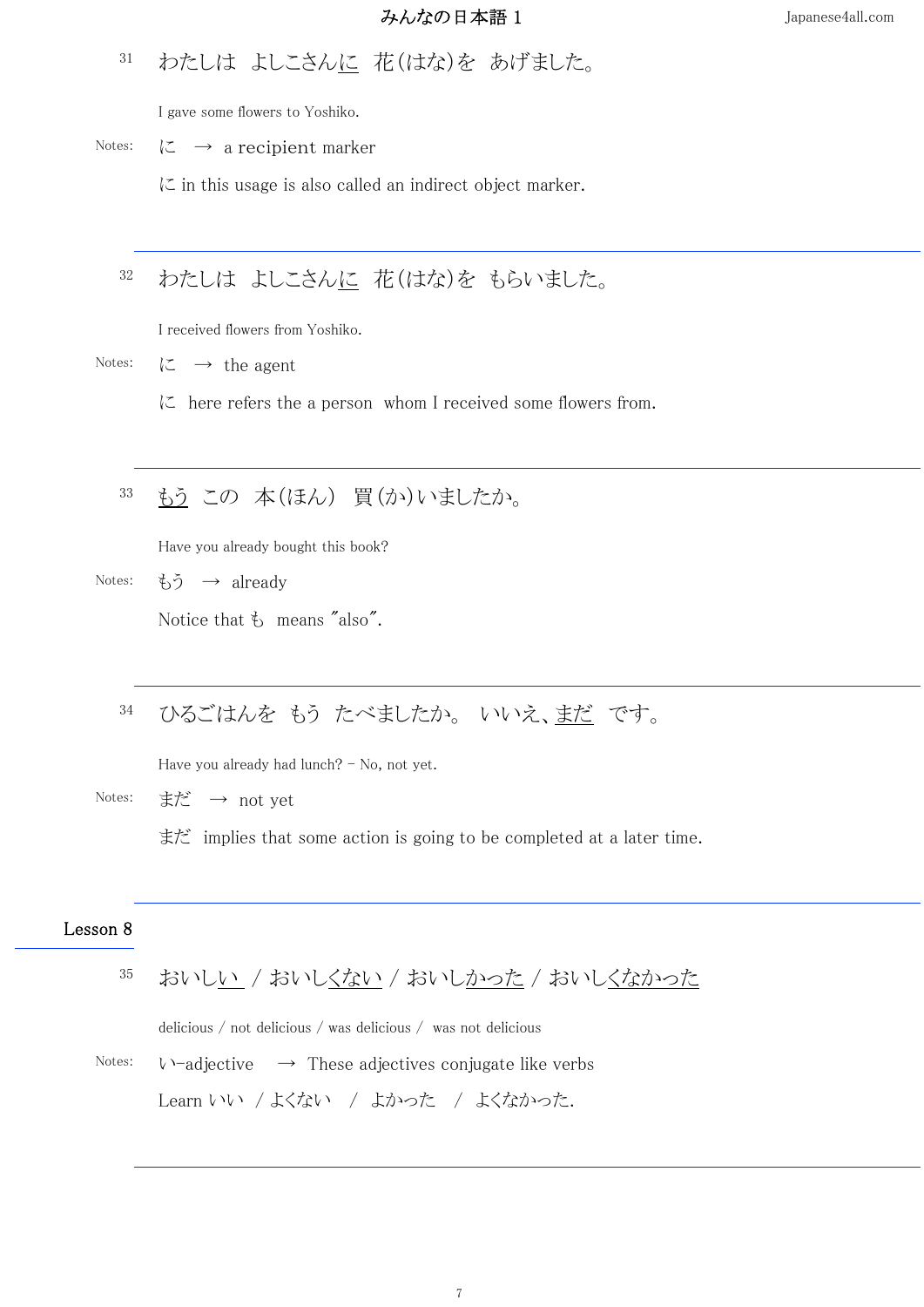#### おいしくありません 36

is not tasty (politer than おいしくなかったです)

Notes: おいしくありません、おいしくありませんでした → Politer forms of negative い-adjectives - くありません / -くありませんでした are better in negative statements.

#### きれいな くるま (くるまは きれいです。) 37

a beautiful car

Notes:  $\dot{\mathcal{L}}$  adjectives  $\rightarrow \dot{\mathcal{L}}$  drops when no noun follows Notice when  $\lambda$  remains and when not.

### とても 有名(ゆうめい)な 大学(だいがく)です。 38

a very famous university

Notes:  $\angle \mathcal{L} \diamond \rightarrow \text{very (in a positive sense)}$ 

あまり is used in negative sentences to mean "very".

#### これは あまり おいしくありませんね。 39

This is not very tasty.

Notes: あまり → very (in a negative sense)

とても is used in positive sentences to mean "very".

## おしごとは どう ですか。- とても いそがしいですよ。 40

How is your work?  $-$  I am very busy.

Notes:  $\forall \tilde{z} \rightarrow \text{how}$  (is it?) = to ask an impression / an opinion

Employ adjectives to respond to  $\mathcal{E}$ う-questions.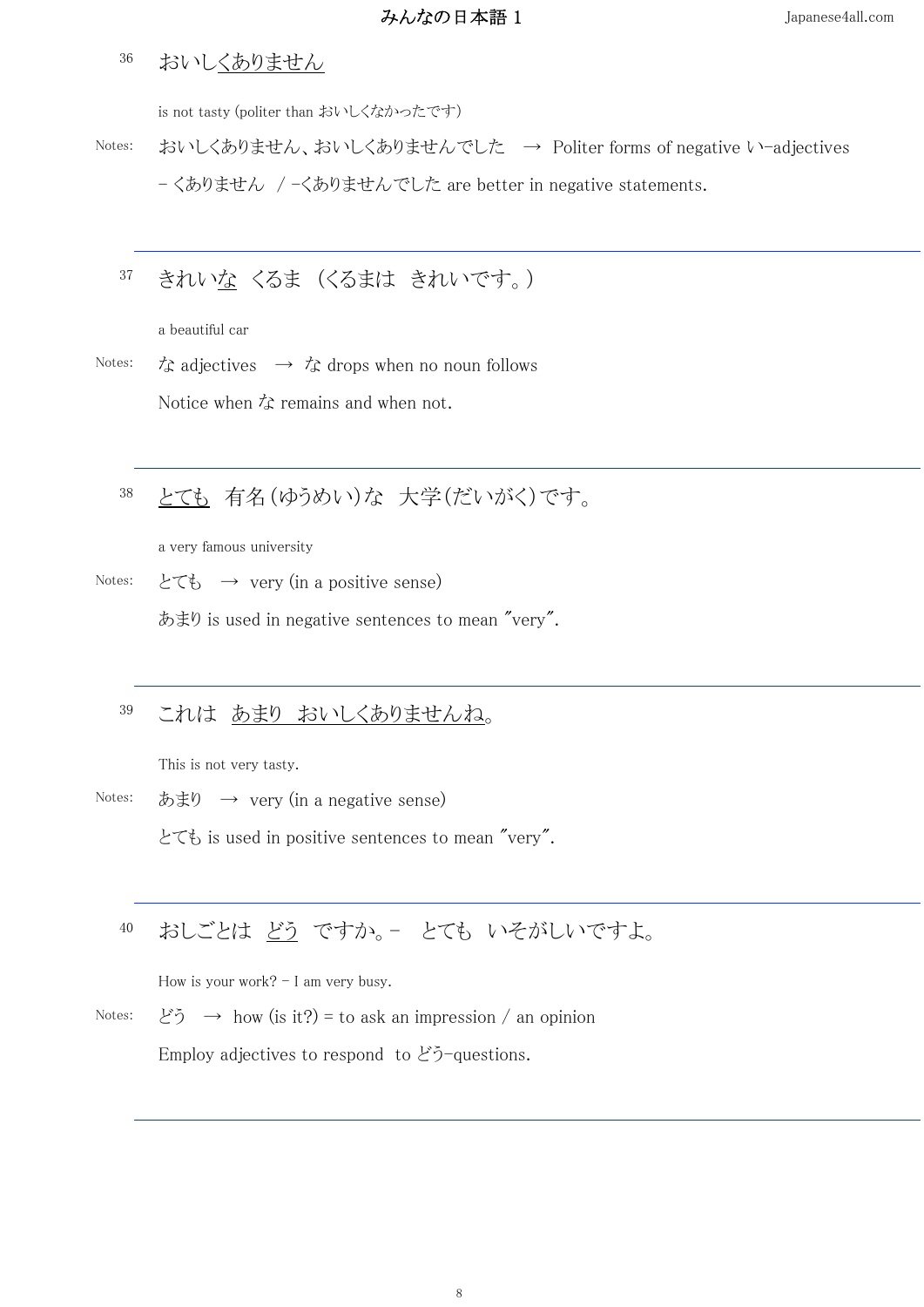京都(きょうと)は どんな まちですか。- とても きれいな ところです。 41

What kind of town is Kyoto? - It is a beautiful place.

Notes:  $\cancel{\xi}\wedge\cancel{\xi} \rightarrow$  What kind of (Noun)..? = to ask an impression / an opinion

Notice that the response to this どう contains an adjective - きれいな.

## おすしは おいしいです が、ちょっと 高(たか)い ですね。 42

Sushi is delicious, but it is quite expensive.

Notes:  $\vec{\lambda} \rightarrow \text{but}$ 

This is not a subject marker, but a conjunction to join two sentences where the content is contradictory.

### よしおさんの かさは どれですか。 43

Which is Yoshio's umbrella?

Notes:  $\forall \lambda \rightarrow$  which one (out of more than three things)?

## Lesson 9

わたしは デジタルカメラが 2だい あります。 44

I have two digital cameras.

Notes: ~は ~が あります / わかります / 好(す)きです → have, own / understand / like Notice both は and が are employed.

#### リンダさんは 漢字(かんじ)が すこし 分(わ)かります。 45

Linda understands kanji a little.

Notes: よく / だいたい / たくさん / すこし+、、、ます → very well / almost / a lot / a little These are usually employed in positive constructions.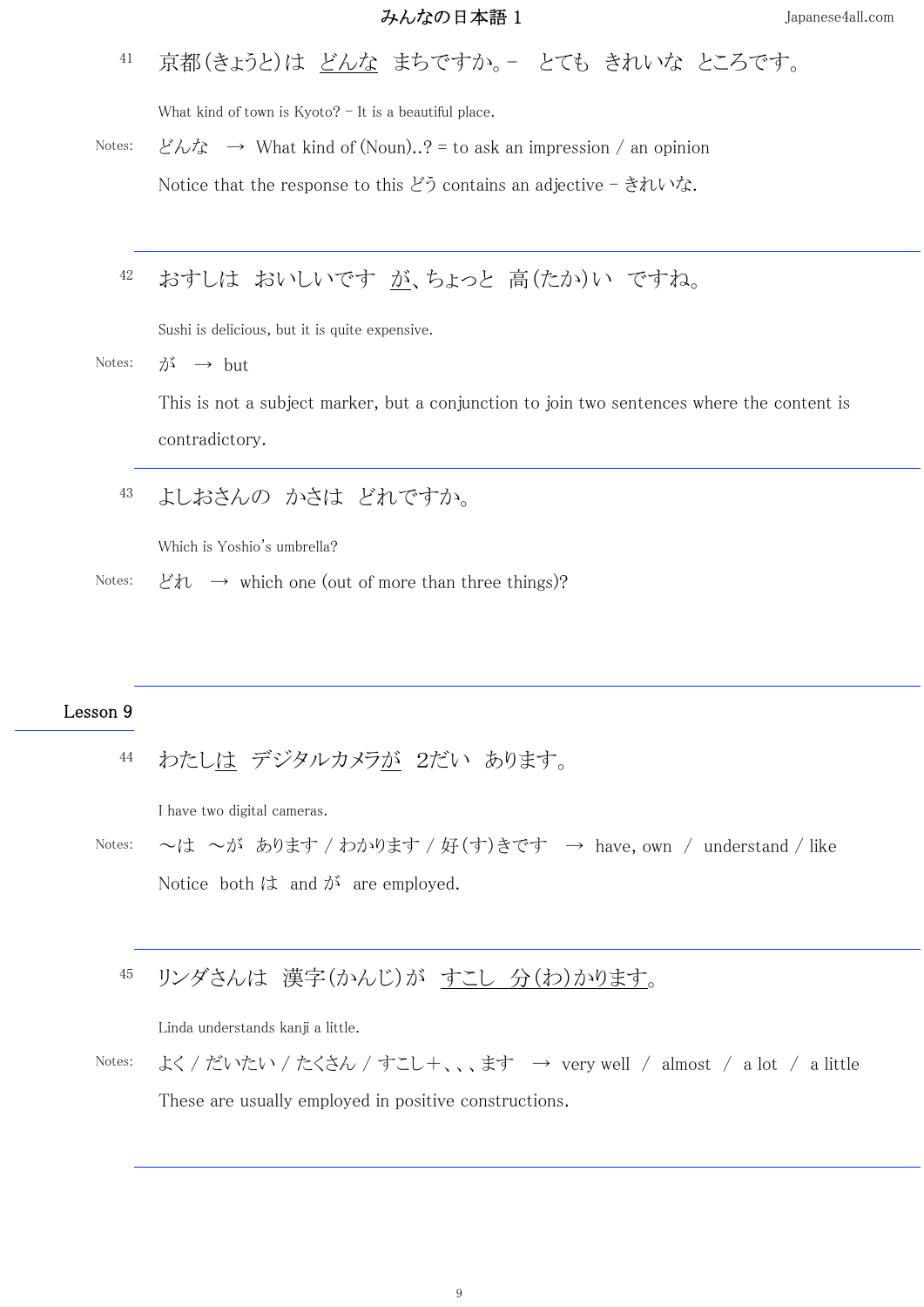吉田(よしだ)さんは 中国語(ちゅうごくご)が ぜんぜん 分(わ)かりません。 46

Yeshida knows little Chinese.

Notes: あまり、ぜんぜん+、、、ません → hardly / not at all

These are employed in negative constructions.

### 時間(じかん)が ありませんから、勉強(べんきょう) しませんでした。 47

I did not study because I did not have time.

Notes: から → because (to establish a casual relationship between two sentences.) Don't confuse this with  $\phi$ <sup>5</sup> which denotes the starting time/place.

## どうして パーティーに 来(き)ませんか。- いそがしいからです。 48

Why did you not come to the party? - Because I was busy.

Notes: どうして  $\rightarrow$  why

なぜ can also be used to mean 'why'.

## Lesson 10

公園(こうえん)に 桜(さくら)が あります。 49

There are some cherry trees in the park.

Notes: あります  $\rightarrow$  existence of inanimate things

This cannot be used to refer to existence of the animate such as people.

#### 公園(こうえん)に こどもが 3人(にん) います。 50

There are three children in the park.

Notes: います  $\rightarrow$  existence of the people, animals, birds, fish, etc. Compare this with あります.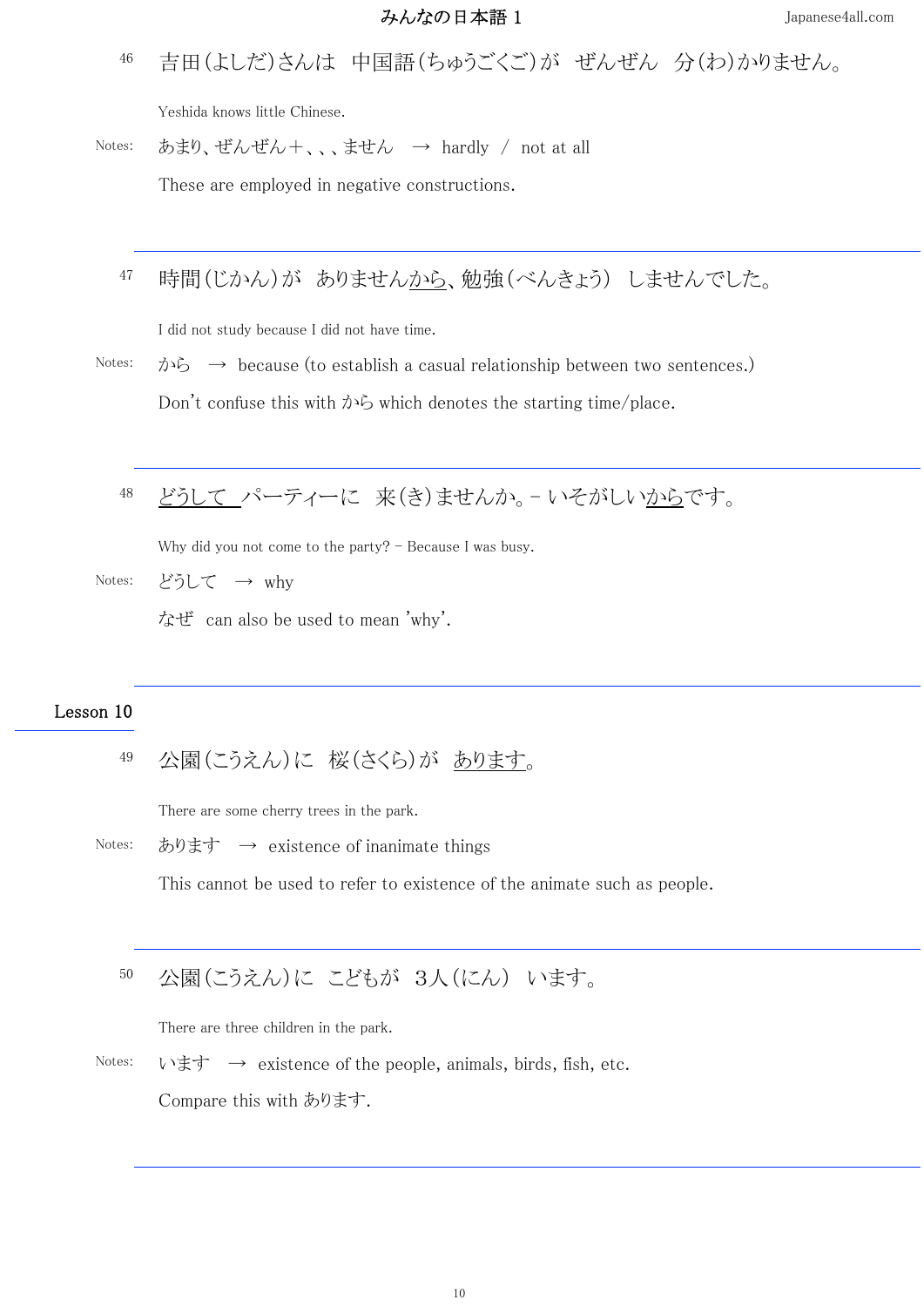### 部屋(へや)に だれが いますか。 51

Who is in the room?

Notes:  $\downarrow$   $\sim$  a location marker where something/somebody exist.  $\mathcal{L}$  can be a time / destination / recipient marker.

## テーブルの 上(うえ)に 電話(でんわ)が あります。 52

There is a telephone on the table.

Notes: うえ / した / まえ / うしろ → on / under / in front of / behind

Notice that a place marker  $\mathcal{K}$  is employed with these position-related nouns.

## 机(つくえ)の 下(した)に ラジオや 雑誌(ざっし)が あります。 53

There are magazines and a radio, etc. under the desk.

- Notes:  $\Diamond \rightarrow$  to make a list in an inexhaustive manner
	- と makes an exhaustive list of things/people.

## Lesson 11

りんごを 4つ ください。 54

Give me four apples.

Notes: ひとつ / ふたつ、、、 → an universal counter for anything ひとつ /ふたつ / みっつ /よっつ / いつつ/ むっつ/ななつ / やっつ/ ここのつ/とお

#### りんごを いくつ 買(か)いますか。 55

How many apples will you buy?

Notes:  $\forall \zeta$   $\rightarrow$  how many things

Never use this to count people.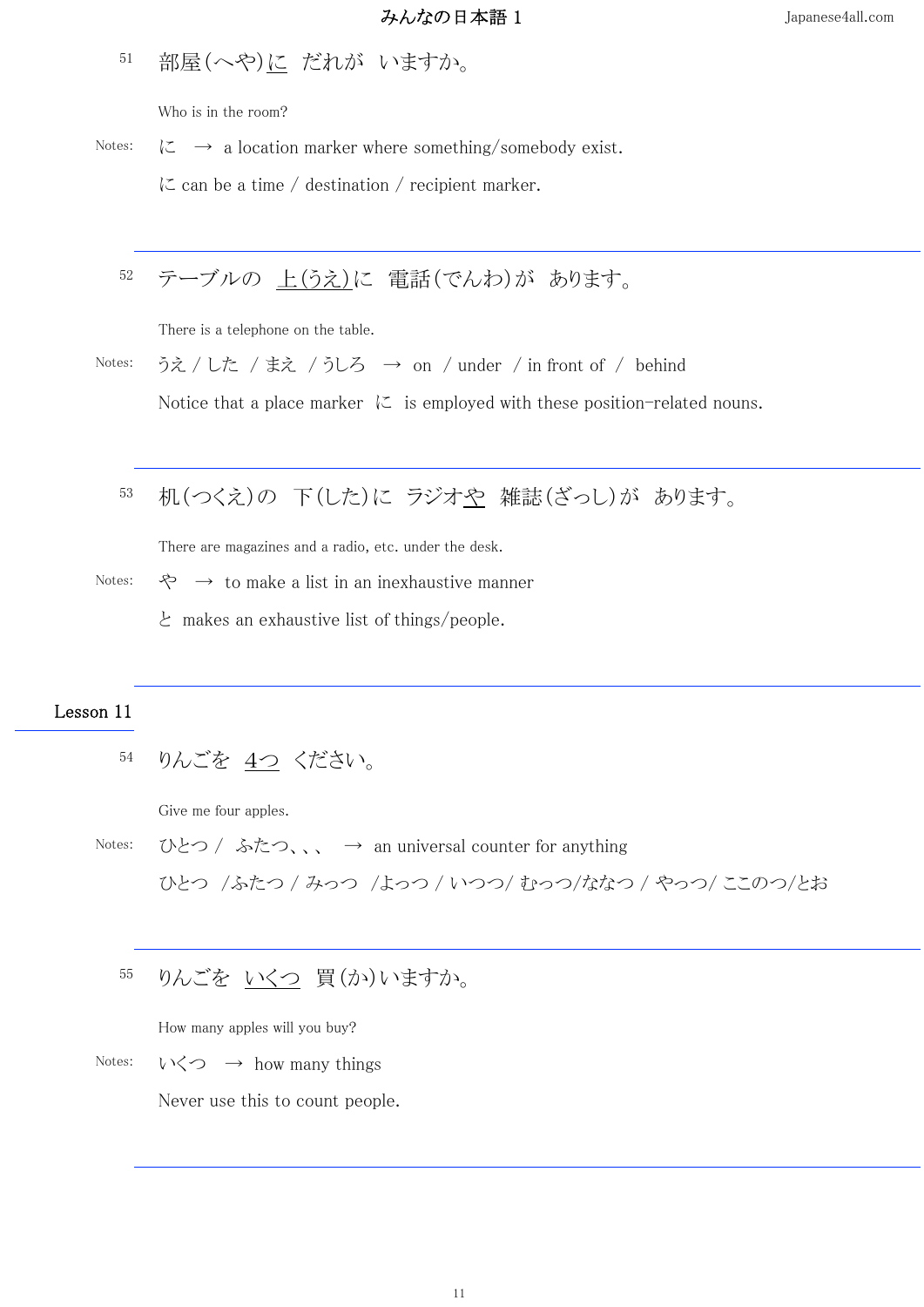二人(ふたり)で へやは いくらですか。 56

How much is a room for two people?

Notes: ひとり、ふたり、さんにん → one person, two people, three people

なんにん means "how many people?".

#### ついたち / ふつか / みっか 57

the 1st, 2nd, 3rd ( of a month )

Notes: ついたち / ふつか / みっか/ よっか / いつか / むいか / なのか / ようか / ここのか / とおか

 $\rightarrow$  the first 10 days of a month

なんにち means "what day of the month is it?".

#### どのくらい 日本語(にほんご)を 勉強(べんきょう) しましたか。 58

How long did you study Japanese?

Notes: どのくらい → how long

With どのくらい、you are talking about duration of time.

## 1ヶ月(いっかげつ)に 2回(かい)ぐらい 映画(えいが)を 見(み)ます。 59

I see a film about twice a month.

## Notes:  $\mathcal{K} \rightarrow \text{per}$

どのくらい 映画(えいが)を 見ますか。 is the question for the answer above.

#### 休(やす)みは 日曜日(にちようび)だけです。 60

I have a day off only on Sundays.

Notes:  $\sharp \dagger \rightarrow$  only used in positive constructions

りんご だけ 食べます。 / りんご しか 食べません。 しか is used in negative constructions.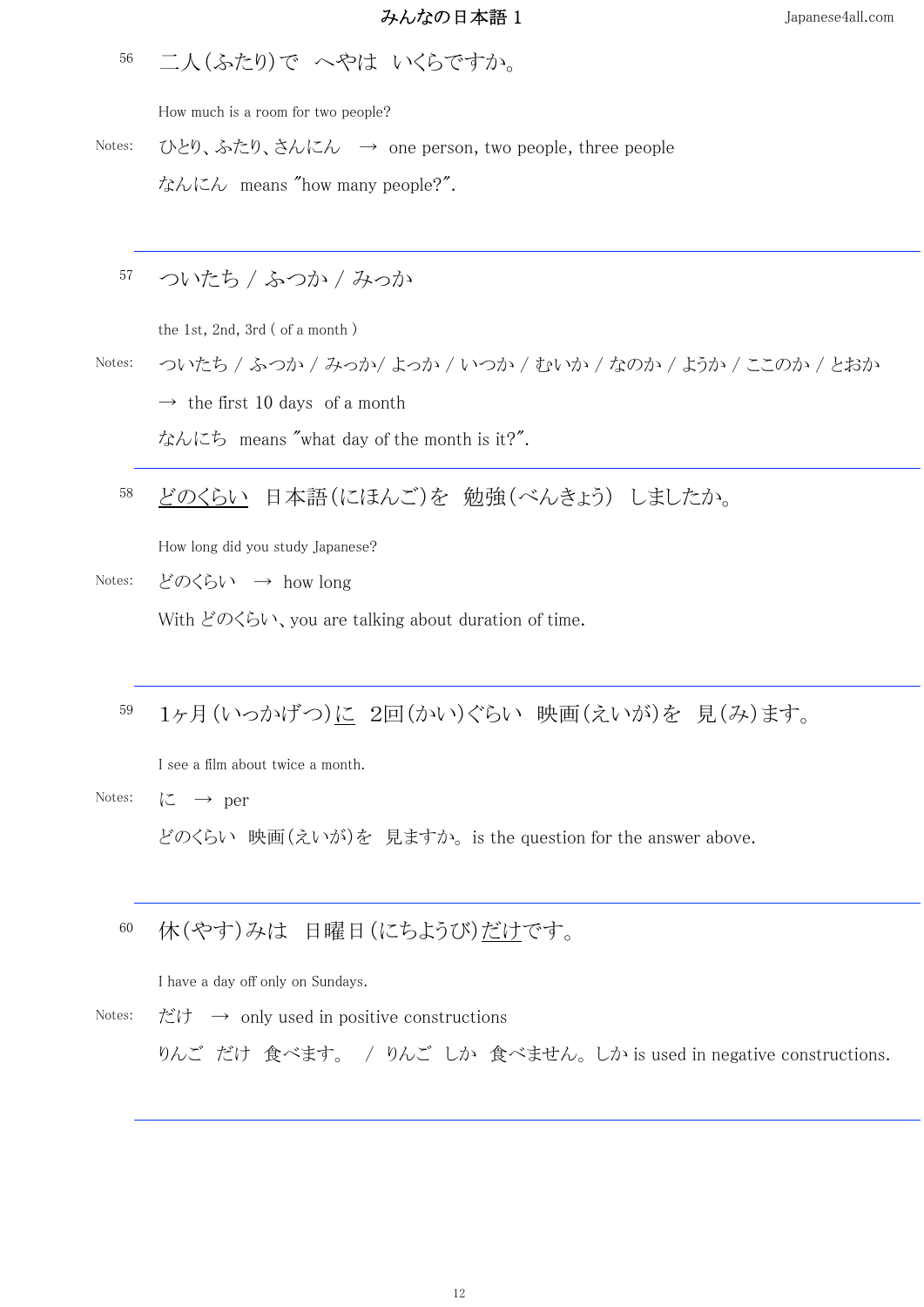# Lesson 12

としょかんは しずかでした。 61

The library was quiet.

Notes: しずかでした → was quiet

Can you conjugate です formally and informally?

このコーヒーは あの コーヒーより おいしいですね。 62

This coffee is nicer than that one.

Notes:  $\downarrow$ り  $\rightarrow$  than

Notice where より is placed.

東京(とうきょう)の ほうが 大阪(おおさか)より 大(おお)きいです。 63

Tokyo is larger than Osaka.

Notes:  $\forall x \in \mathbb{R}$   $\rightarrow$  more than /  $\forall x \in \mathbb{R}$  literally means direction as in "in the direction of Tokyo". Notice that both ほう and より are employed in comparative constructions.

#### 日本の たべもので てんぷらが いちばん すきです。 64

Tempura is my favourite Japanese food.

Notes: いちばん → the most Never employ いちばん in comparing two things/people.

# Lesson 13

#### わたしは 友達(ともだち)が ほしいです。 65

I want some friends.

Notes:  $\forall x \in \mathbb{R}$   $\rightarrow$  (I) want ...( $\forall x \in \mathbb{R}$  is an i-adjective, so it can conjugate.)  $E\cup V$  is not employed to describe somebody else's wish.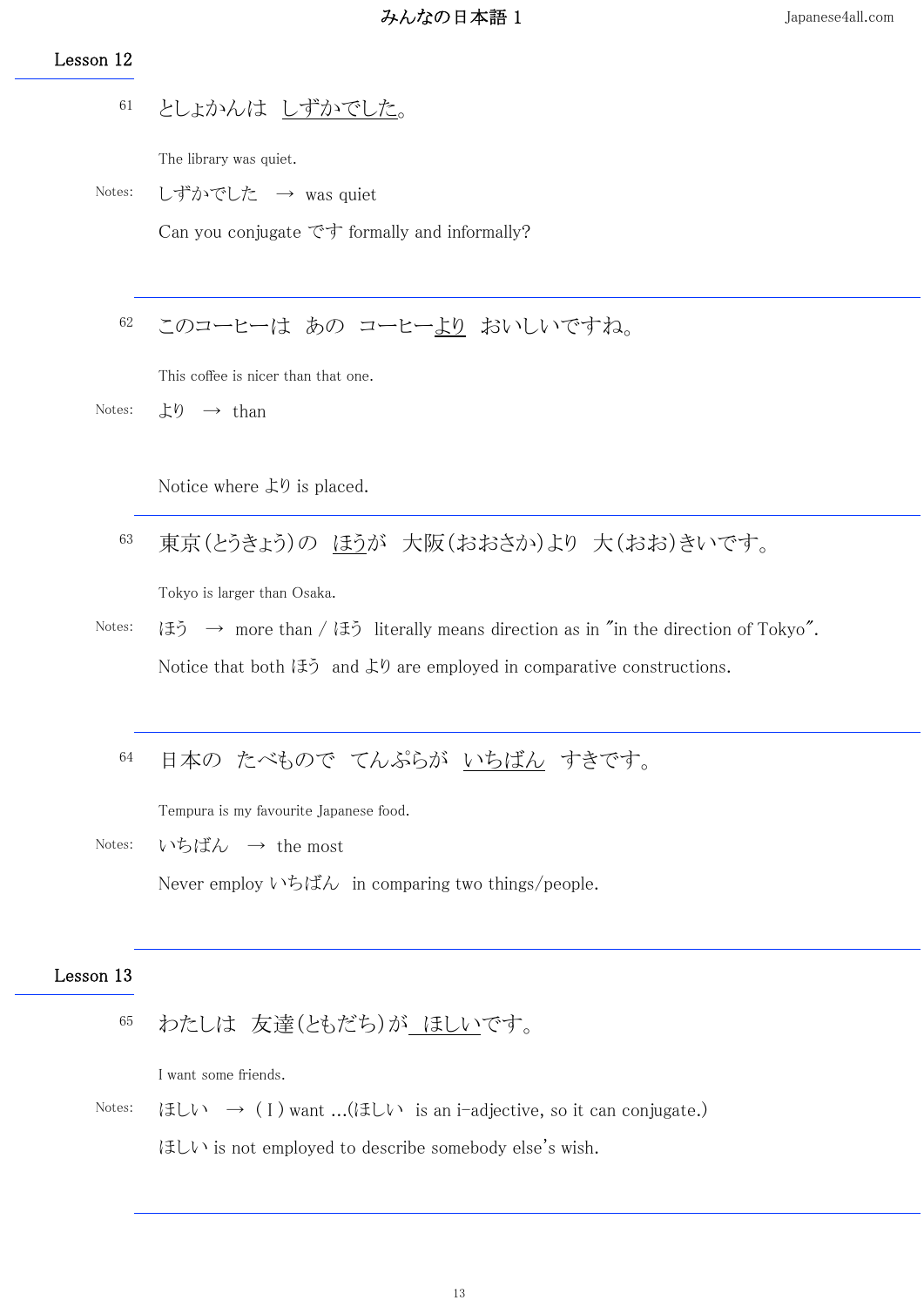(わたしは) てんぷらが 食(た)べたいです。 66

I want to eat some tempura.

Notes: たい (です) → (I) would like to ....

Employ this for your wish or to ask if the listener would like to do something.

## 神戸(こうべ)へ インド料理(りょうり)を 食(た)べに 行(い)きます。 67

I go to Kobe in order to eat Indian food.

Notes: 食(た)べに  $\rightarrow$  in order to eat

に in this usage denotes a purpose of going / coming/ returning.

#### 神戸(こうべ)へ お祭(まつ)りに 行きます。 68

I go to Kobe to see a festival.

Notes: お祭(まつ)りに → to see a festival

 $\mathcal{L}$  is placed just after the activity-related noun to express the purpose of the speaker.

## 7時に うちを 出(で)ましょう。 69

Let's leave home at 7pm.

Notes: を  $\rightarrow$  a particle that denotes movement を here is not used as an object marker.

## どこかに 行(い)きましたか。 - 図書館(としょかん)に 行(い)きました。 70

Did you go somewhere? - I went to a library.

Notes: どこか → somewhere

Notice the difference between どこか and どこ.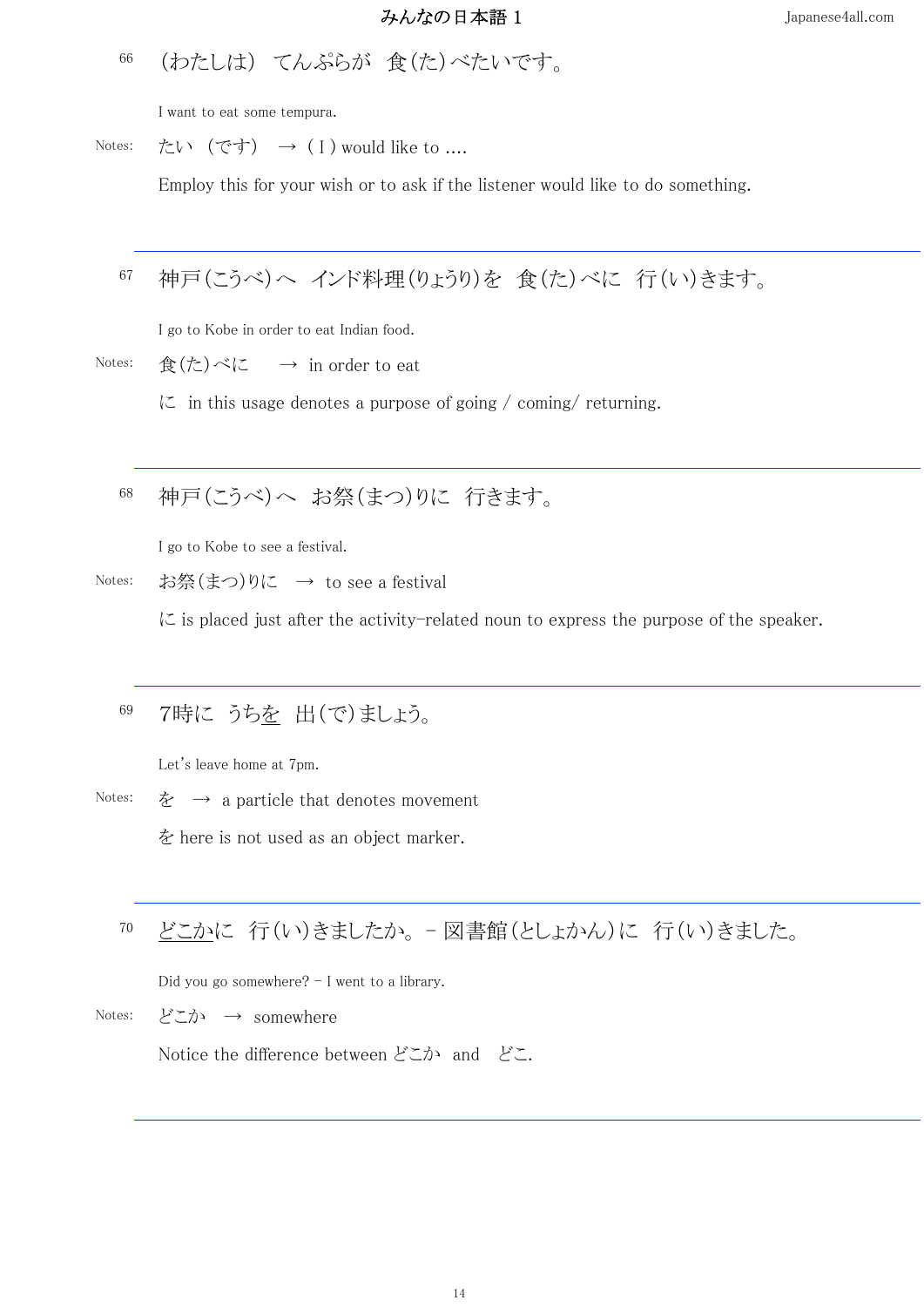かう、かえる、まつ、いく、かく 、はなす、よぶ、のむ、いそぐ 71

to buy, to return, to wait、to go, to write, to speak, to call, to drink , to hurry

Notes: Group 1 verbs  $\rightarrow$  Non- $\delta$  ending verbs + some  $\delta$ -ending verbs Refer to a Japanese alphabet chart to conjugate these.

たべる、みる 72

to eat, to see

Notes: Group 2 verbs  $\rightarrow$  Ru-ending verbs

Drop る to conjugate informally and formally.

くる、する 73

to come, to do

Notes: Group 3 verbs  $\rightarrow$  Irregular verbs

Learn the conjugations of these (formal and informal) by heart.

#### ぜひ あそびに きて ください。 74

Please come to my place.

Notes: Verb て- ください → Please do...

Drop ください for informal versions.

## 山田(やまだ)さんは 今(いま) コーヒーを 飲(の)んでいます。 75

Mr. Yamaha is having coffee now.

Notes: Verb て - います  $\rightarrow$  is/am/are ...V ing = present progressive form てる /でる is very informal versions of ている / で いる as in 飲んでる.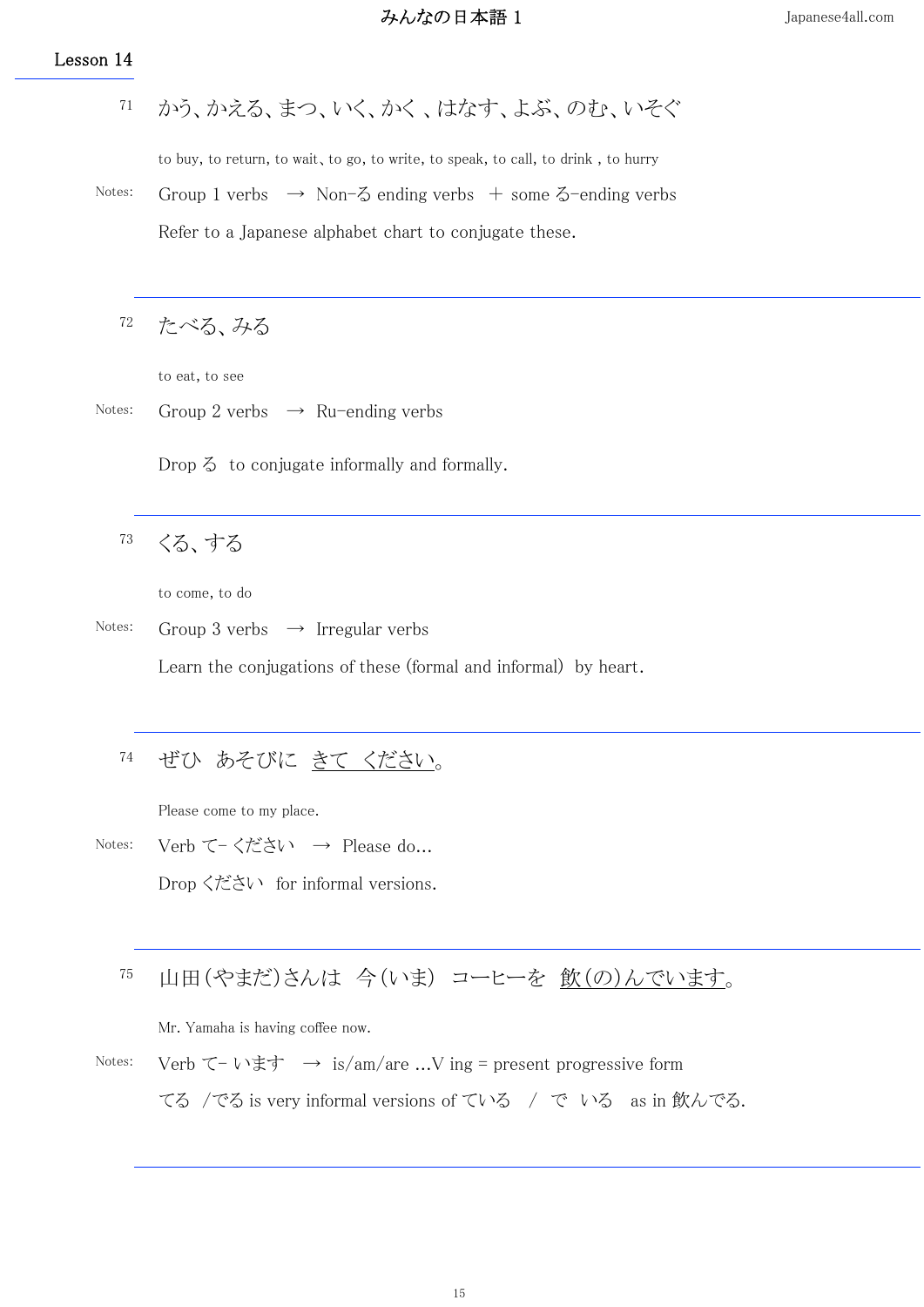### 荷物(にもつ)を 持(も)ちましょうか。 76

Shall I carry your parcel?

Notes: Verb-ましょうか → Shall I/we...?

This can mean "Shall I ...?" or " Shall we...?", ie. context- ridden.

## すみませんが、さとうを とって ください。 77

Excuse me, but can you pass me the sugar?

Notes:  $\vec{\lambda} \rightarrow \text{but}$ 

 $\phi$  is employed to join two sentences without any clear reason to give just a sense of continuity.

## Lesson 15

## ここで 写真(しゃしん)を とっても いいですよ。 78

You can take some photographs here.

Notes: Vても いいです → permission

The negative form of this is とっては いけません.

#### ここで たばこを すっては いけません。 79

You can not smoke here.

Notes: Vては いけません → prohibition

Say すいません when you are told off with this phrase.

#### わたしは 結婚(けっこん)して います。 80

I am married.

Notes:  $V\tau V$ ます。 → continued state

The grammatical formation of this is the Present progressive form.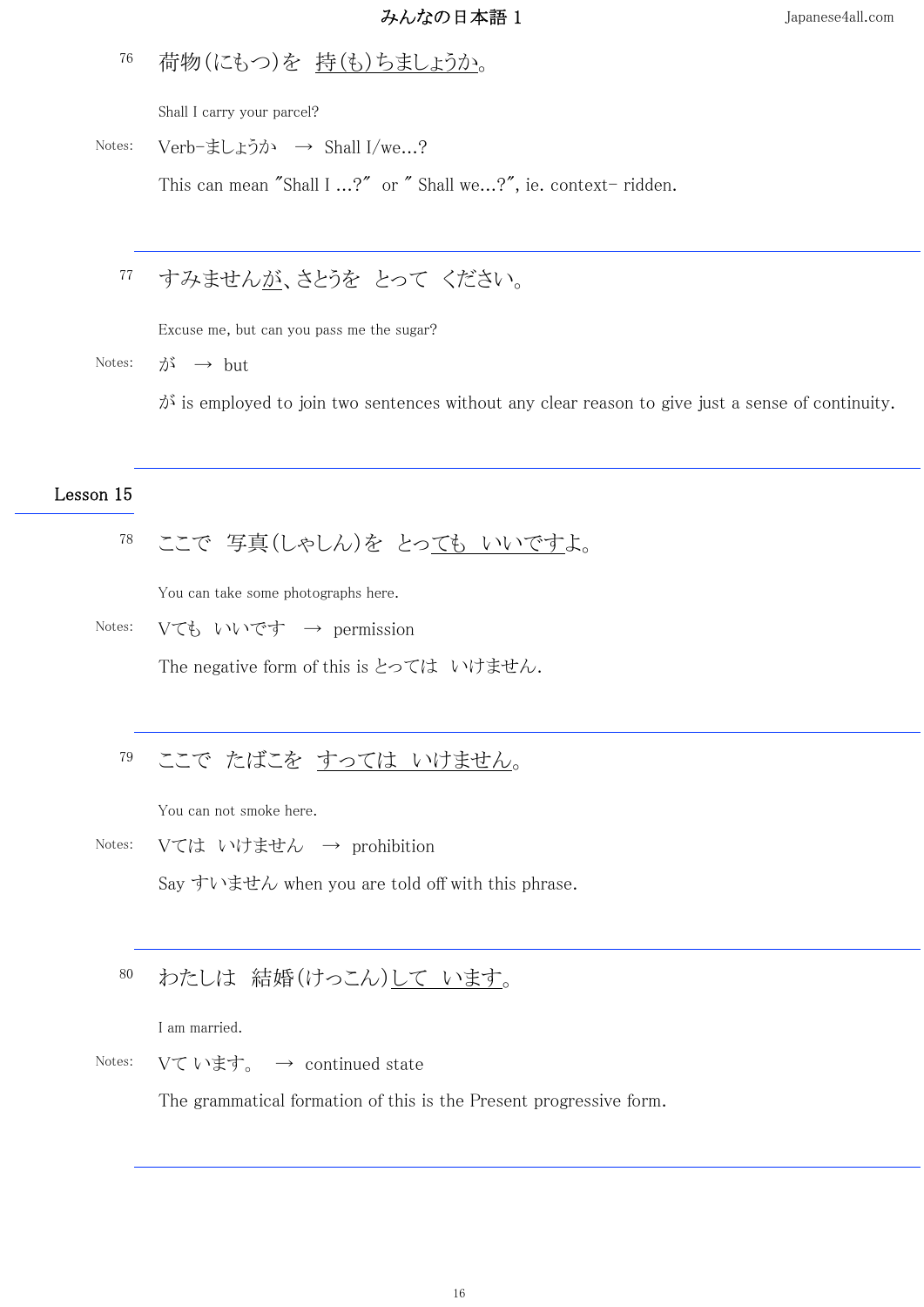## 妹(いもうと)は 大学(だいがく)で 勉強(べんきょう)して います。 81

My younger sister studies at university.

Notes:  $V\mathcal{T} \cup \mathcal{F}$ ,  $\rightarrow$  habitual action

This is also Present Progressive form.

## Lesson 16

ジョッギングをして、シャワーをあびて パーティーに 行(い)きます。 82

I will go jogging, take a shower then go to a party.

Notes:  $\sim \tau$ ,  $\sim \tau$  V-L $\pm \tau$   $\rightarrow$  some actions take place in succession

Limit the number of verbs in this construction up to three.

#### この おべんとうは やすくて おいしいですね。 83

This bento is cheap and delicious.

Notes:  $\langle \tau \rangle$   $\rightarrow$  join an  $\lambda$  -adjective to other adjective と cannot join two adjectives.

#### ハンサムで 親切(しんせつ)です。 84

handsome and kind

Notes:  $\vec{C} \rightarrow$  join a  $\vec{\lambda}$ -adjective to other adjective と can not be used to join two adjectives.

### 友達(ともだち)に あってから、食事(しょくじ)を しました。 85

I had a meal after I met my friend.

Notes:  $V\zeta \rightarrow \mathcal{D}$   $\rightarrow$  after doing something から can denote "a starting point" or "reason" or " after", depending on the context.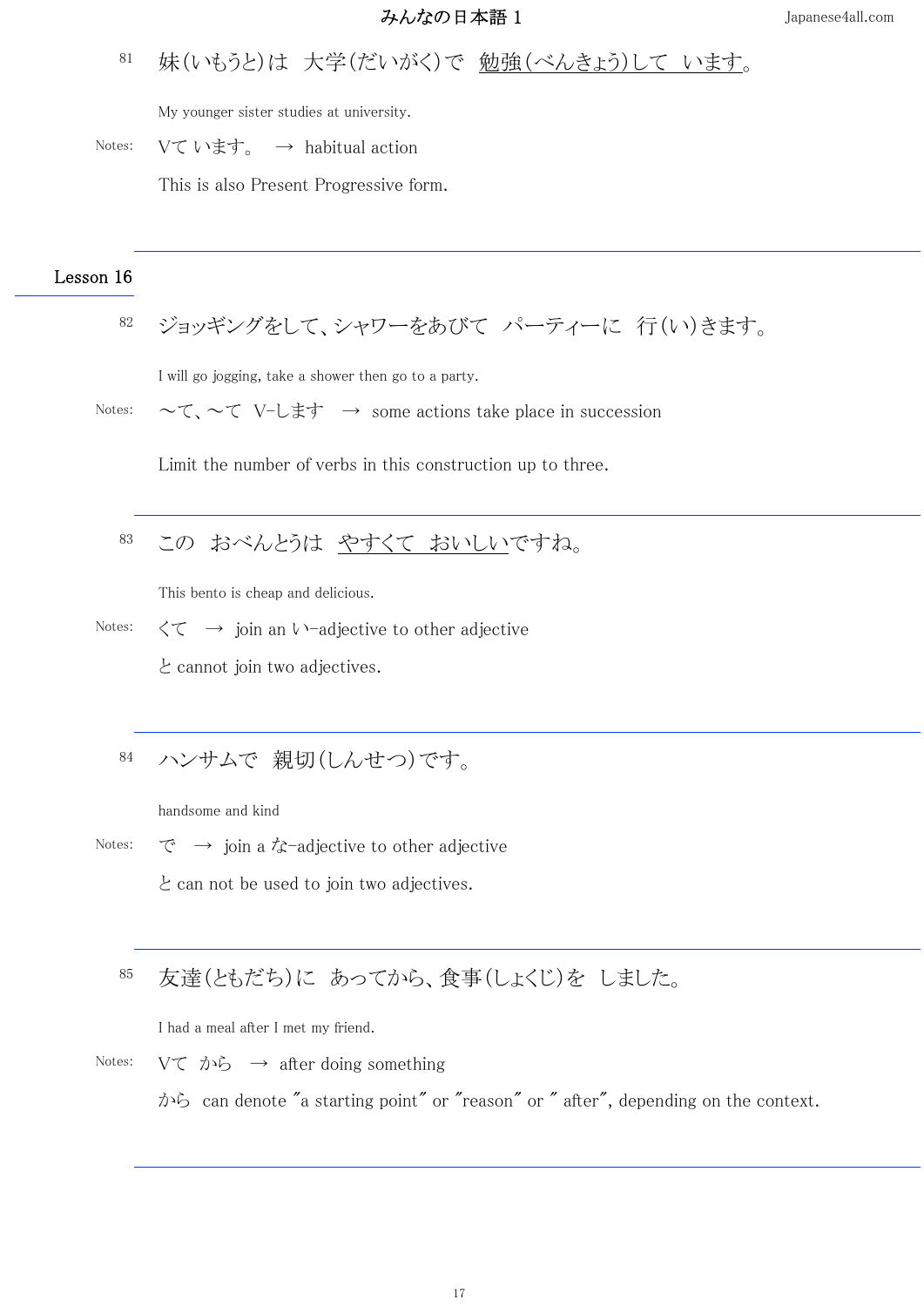### 大阪(おおさか)は おこのみやきが おいしいです。 86

Okonomi yaki in Osaka is good.

Notes: は、、が、、、です → to describe something/somebody

Notice that both  $\forall x$  (a topic marker) and  $\forall x$  (a subject marker) are employed.

## 大学(だいがく)まで どうやって 行(い)きますか。 87

How do you get to the university?

Notes: どうやって → how / method

With どうやって、you are talking about a method to achieve some object.

### 田中(たなか)さんは どの 人(ひと)ですか。 88

Which person is Mr Tanaka?

Notes:  $\cancel{\text{C}}$   $\odot$   $\rightarrow$  which (person / book / etc)

You are talking about one specific person out of more than three people.

# Lesson 17

心配(しんぱい)しないで ください。 89

Don't worry.

Notes: V-ないで ください → Please do not (Verb).

Drop ください to be informal.

#### 薬(くすり)を 飲(の)まなければなりません。 90

You must take some medicine.

Notes: V-なければなりません → must

Informal - 飲まなければならない→飲まなくちゃだめ→飲まなくちゃ/飲まなきゃ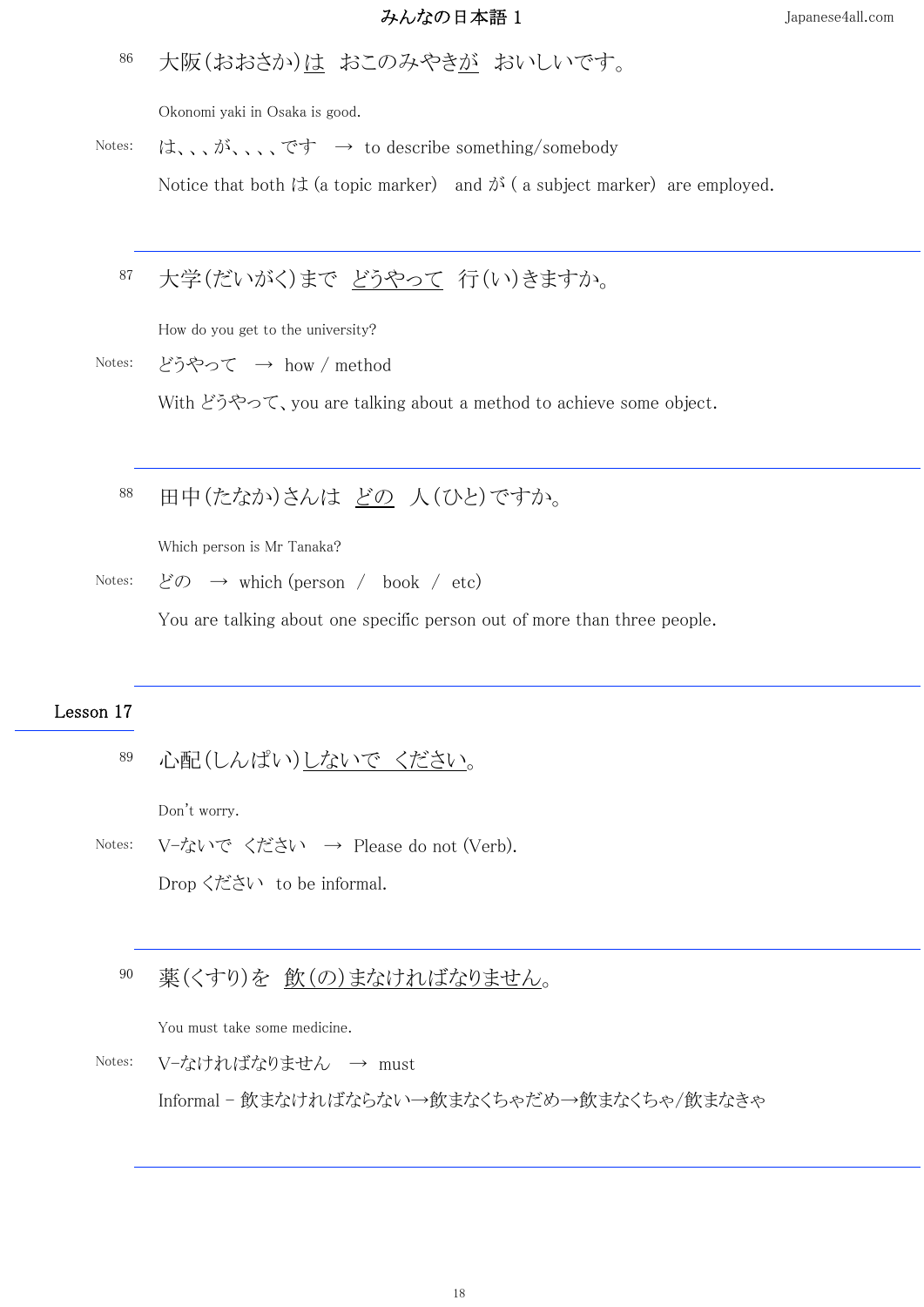### あしたは 来(こ)なくても いいです。 91

You don't have to come tomorrow.

Notes: V-なくても いいです → You do not have to do... Informal version: 来なくてもいい(よ・ね)。

## やさい ジュースは よく 飲(の)みます。 92

I often drink vegetable juice.

Notes:  $\sharp \downarrow \rightarrow$  topic marker

This implies that you do not drink other kind of juice such as banana juice, for instance.

### 来週(らいしゅう)までに、この 本(ほん)を 読(よ)まなければなりません。 93

I must read this book by next week.

Notes: までに → deadline

Distinguish the usgage of までに and まで.

## Lesson 18

ミラーさんは 漢字(かんじ)を 読(よ)むことが できます。 94

Mr Miller can read kanji.

Notes: V-dictionary form + ことが できる → ability to do something Verb-dictionary forms  $+ \leq \geq$  can make verbs into noun - or the idea of doing something.

#### 兄は フランス語が できます。 95

My brother can speak French.

Notes: Noun + が できる → ability to do something

できる, which means "can do", is a potential form of する.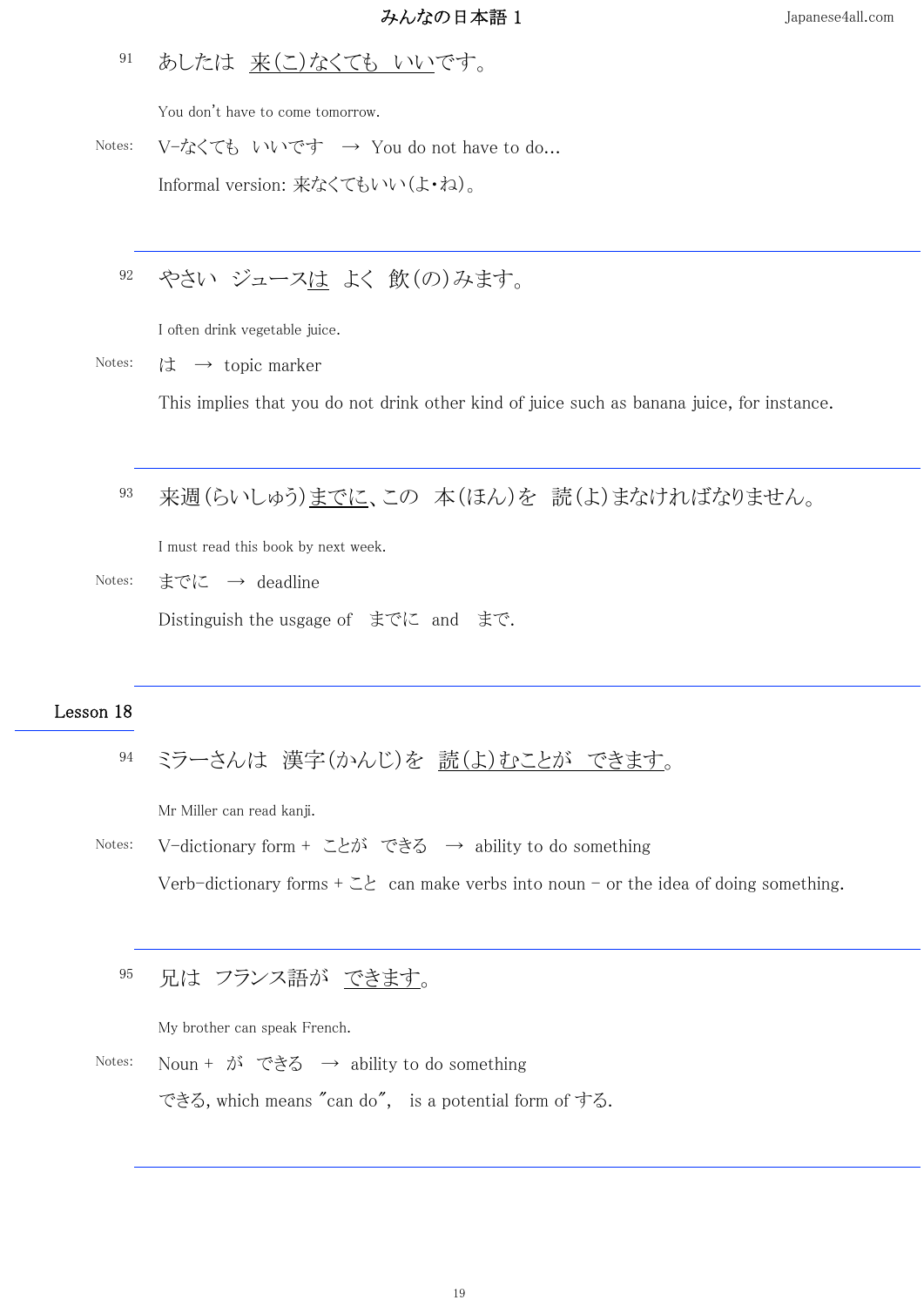わたしの 趣味(しゅみ)は 音楽(おんがく)を 聞(き)くことです。 96

My hobby is listening to music.

Notes: Verb - dictionary form +  $\Sigma$   $\rightarrow$  Verb-turned into noun

"Listening" here functions as a noun, not a verb.

### ねるまえに 日記(にっき)を 書(か)きます。 97

I write my diary before I go to bed.

Notes: Verb - dictionary form + まえに  $\rightarrow$  before one does something Regardless of the tense of the main verb at the end of the sentence, employ a dictionary form to mean "before".

漢字(かんじ)が なかなか 分(わ)かりません。 98

I do not understand kanji (despite my effort to do so).

Notes: なかなか~ません → cannot do something despite your huge effort An element of frustration is implied in this construction.

## ぜひ パーティーに 行きたいですね。 99

I really like going to a party

Notes: ぜひ~たいです/Vて ください → earnestly / with pleasure

Your willingness is implied here.

# Lesson 19

馬(うま)に 乗(の)ったことが あります。 100

I have been a horse riding before (, so I know a bit about it).

Notes: Vた ことが ある → your experience

This implies that you have some idea of what the horse riding is like.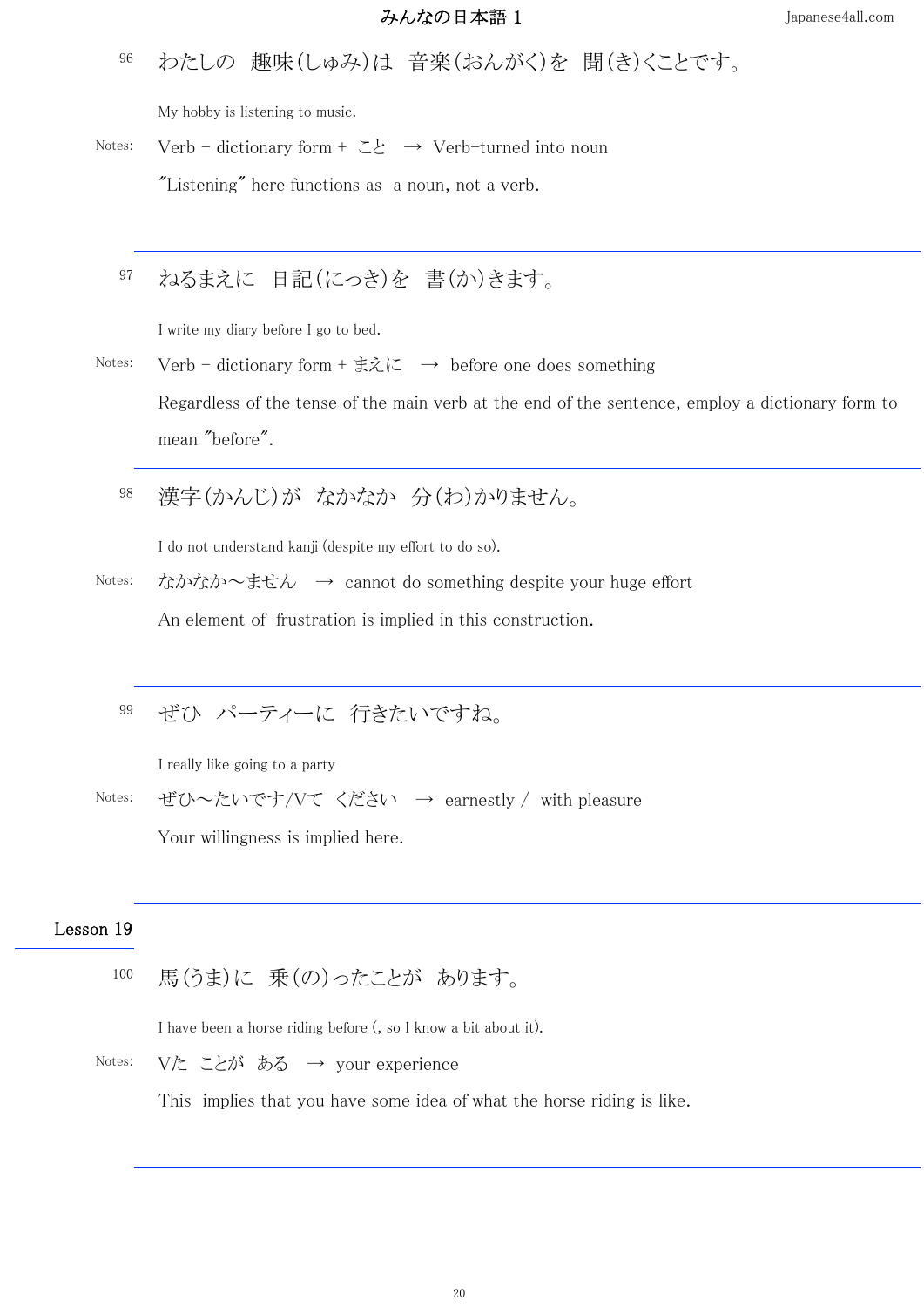### 週末(しゅうまつ)は、テニスを したり、友達(ともだち)に 会(あ)ったりしました。 101

At the weekend I played tennis, saw my friend and so on.

Notes:  $V1\overline{z}$ り、 $V2\overline{z}$ りする → do this and that, etc.

This usually requires two different verbs.

#### ひこうきは 高(たか)く なりましたね。 102

The air fare has gone up!

Notes: たかくなる → to become expensive (い-adjective) / なる means "to become".

This implies that some change has taken place – price has gone up.

寒(さむ)く なりましたね。 103

It has got cold, hasn't it!

Notes: 寒(さむ)く なる → to become cold (な-adjective) / なる means "to become". A change in temperature takes place.

## Lesson 20

コーヒー 飲(の)む?- うん、飲むよ、どうも。 104

Would you like some coffee? - Yeah, thanks.

Notes: うん / ううん → Informal はい / いいえ はい / いいえ sometimes sound too formal in informal conversations.

$$
\hspace{2.5cm}
$$

コーヒー 飲(の)む?- ううん、飲(の)まない、どうも。 105

Would you like some coffee? - No, thanks.

Notes: コーヒー飲 $(\emptyset)$ む? → Never place か in informal questions.

の as in "コーヒー飲むの?" can also employed in informal questions.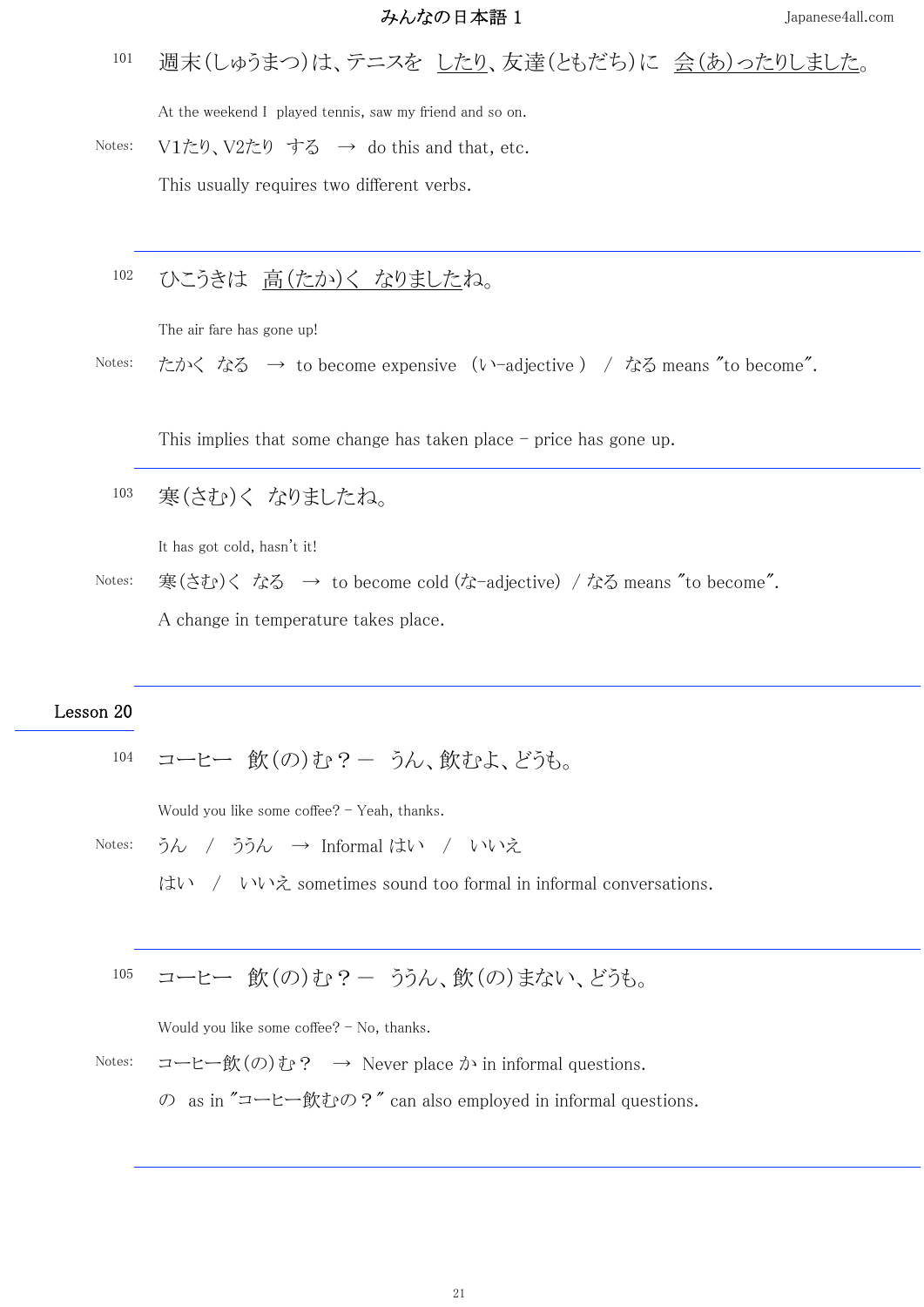あしたは、 ひま だよ。 106

Tomorrow, I am free.

Notes: だ  $\rightarrow$  An informal form of です. Infromal form of です→ だ、じゃない、だった、じゃなかった

#### カレーは からいけど、好(す)き。 106

Curry is hot, but I like it.

Notes: けど → Informal が カレーは からいですが、好(す)きです。 is a formal version of the sentence above.

#### あしたは、ひま だよ。 107

Tomorrow, I was free.

Notes: だ  $\rightarrow$  informal form of です

Make sure of the formal/informal forms of  $\sharp$ .

# Lesson 21

```
あしたは 雨だと 思(おも)う。
108
```
I think it will rain tomorrow.

Notes: と 思(おも)います → I think that... / と as a quotation marker Keep a verb that precedes  $\geq$  informal.

#### この くつは 高いと 思(おも)いますか。 109

Do you think these shoes are expensive?

Notes: 高(たか)い です → Informal form of い-adjectives

Note that informal い-adjectives take nothing after them, so do not place だ・です after them.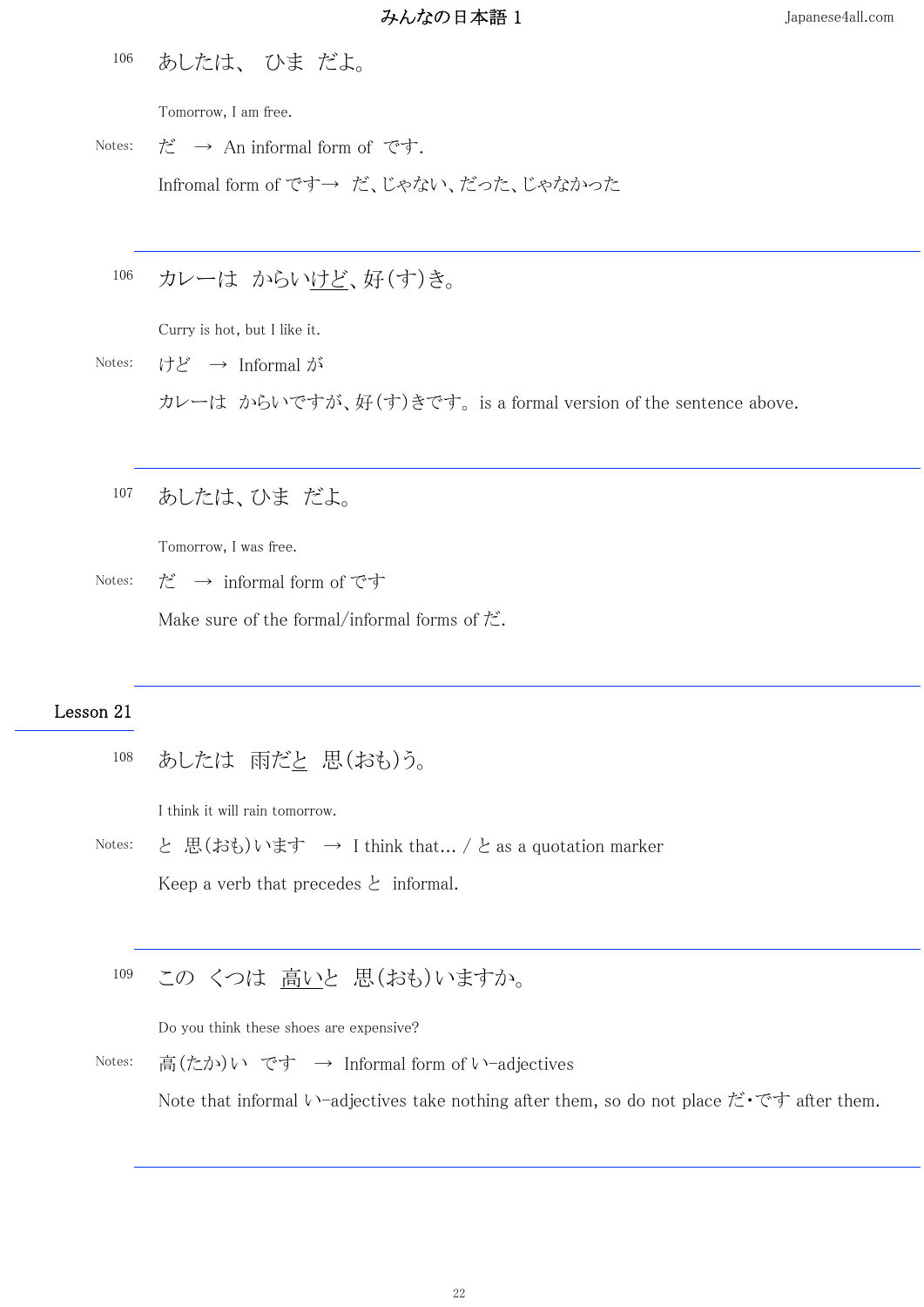食(た)べる前(まえ)に 「いただきます」と いいます。 110

We say 'いただきます' before we eat.

Notes: と 言(い)います → と as a quotation marker

と, as a quotation marker, quote what one quotes.

## あした、パーティーに 行くでしょう。 111

I expect that you are going to the party tomorrow.

Notes: でしょう  $\rightarrow$  To ask for the listener's agreement だろう is an informal version of でしょう.

## 東京で、あした テニスの 試合が あります。 112

There is a tennis match in Tokyo tomorrow.

Notes: ある  $\rightarrow$  To describe that some event takes place ある、ない、あった、なかった are informal forms of ある.

#### コーヒーでも 飲みませんか。 113

What about a drink, for example, some coffee?

Notes: コーヒーでも → coffee or something else

Use this to offer some drinks to your Japanese friends.

## Lesson 22

|  |  | 114 先週(せんしゅう) 見(み)た 映画(えいが)は おもしろかった。 |  |  |  |
|--|--|---------------------------------------|--|--|--|
|--|--|---------------------------------------|--|--|--|

The film I saw last week was interesting.

Notes: 先週(せんしゅう) 見(み)た 映画(えいが) → Adjective clause

Master this construction for a quantum leap improvement.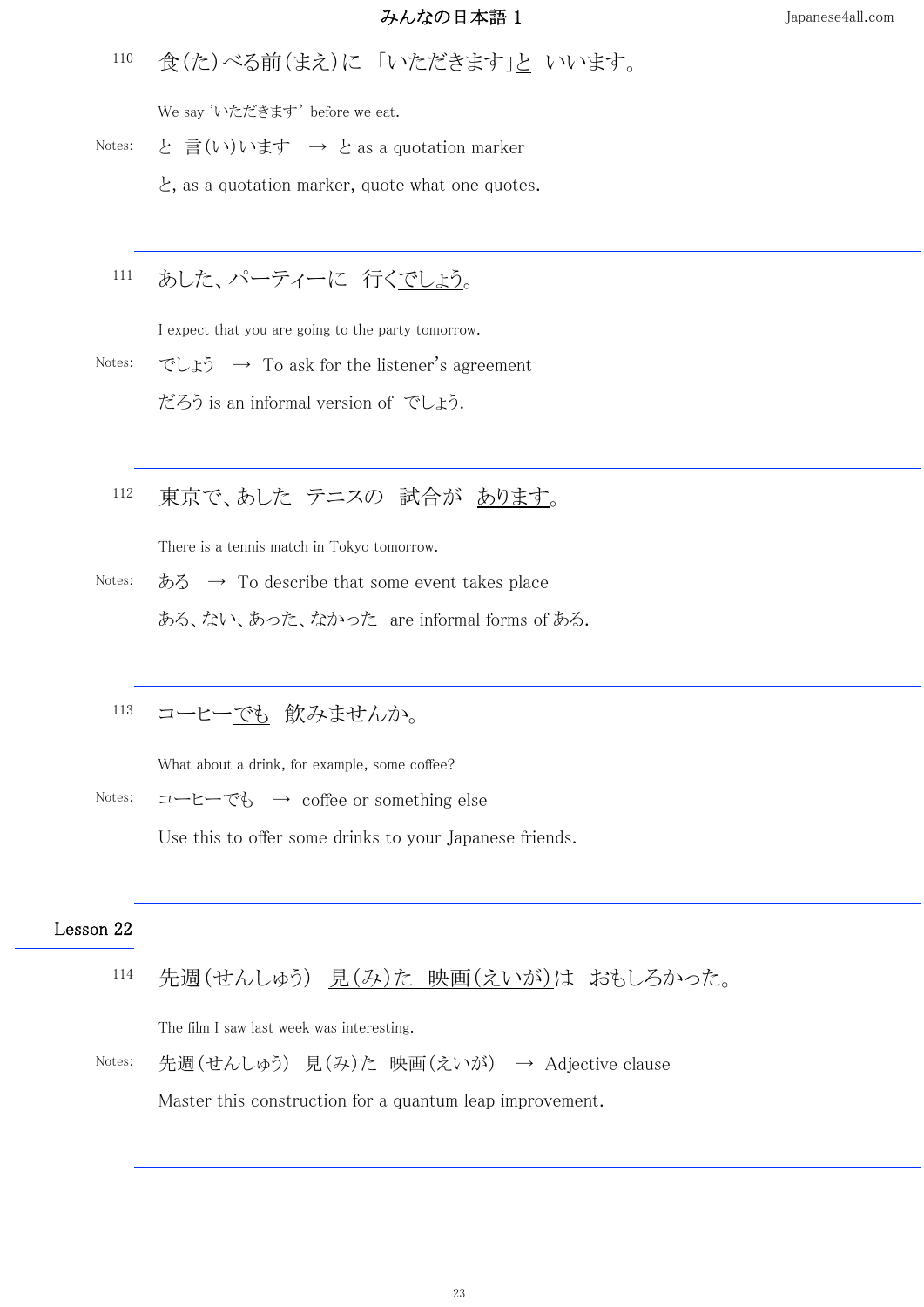わたし が 先週(せんしゅう) 見(み)た 映画(えいが)は おもしろかった。 115

The film I saw last week was interesting.

Notes: わたし が  $\rightarrow$  the subject of adjective clauses is denoted by が

の instead of が is also possible here.

# Lesson 23

図書館(としょかん)で 本(ほん)を かりるとき、カードが いります。 116

When you borrow a book from the library, you need a card.

- Notes: Verb-dictionary form+とき → when とき is not a good tool to describe what you would like to do at a specific time. たら in Lesson 25 deals with this.
	- 国(くに)へ 帰(かえ)ったとき、この 時計(とけい)を 買(か)いました。 117

When I went back to my country, I bought this watch.

- Notes: Verb-た form+とき → completion of the action Note that whether とき means when/or completion of action depends on the form of the verb that precedes とき。
	- この ボタンを 押(お)すと、冷(つめ)たい 水(みず)が でます。 118

Whenever you press this button, chilled water comes out.

Notes:  $\xi \rightarrow$  whenever

The tense in this construction is always non-past.

## まいにち、公園(こうえん)を 散歩(さんぽ)します。 119

Everyday I walk around the park.

- Notes:  $\dot{\mathcal{F}} \rightarrow$  a particle that denotes movement
	- を here is not an object maker as in 本(ほん) を 買(か)いました. Clear?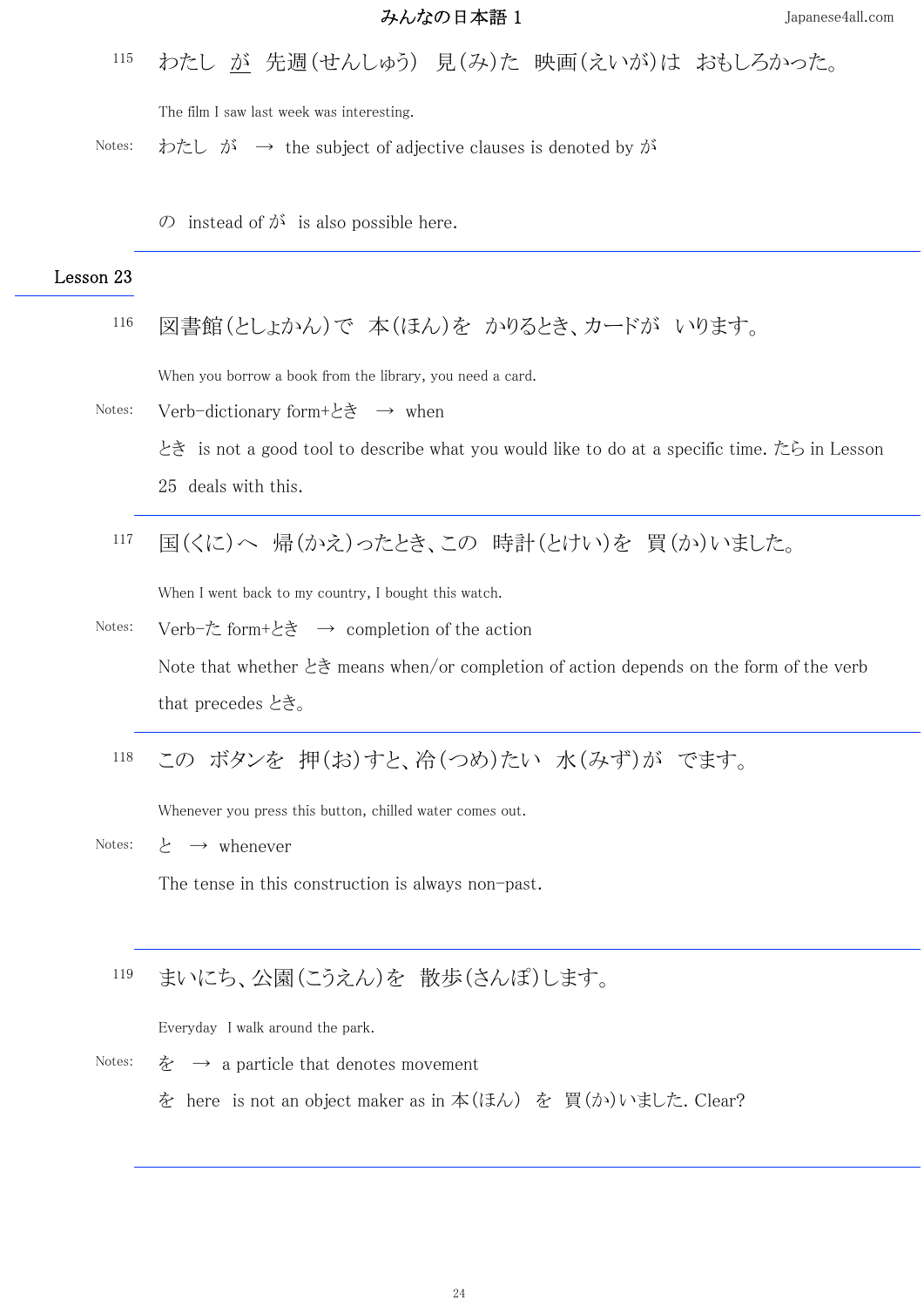友達(ともだち)が おいしい ケーキを くれました。 120

My friend gave ME a good cake.

- Notes:  $\langle h \rangle$   $\rightarrow$  Somebody give something to ME Employ  $\langle \nparallel \mathcal{L} \rangle$  only when somebody give/gave something to ME.
	- 友達(ともだち)が おいしい ケーキを つくって くれました。 121

My friend cooked a good cake and thankfully gave it to me.

Notes: Verb-てform +  $\langle n \rangle \rightarrow$  Somebody did / do a favour for me

Employ くれる only when somebody do/did some favour to ME.

あには 友達(ともだち)に 本(ほん)を 買(か)って もらいました。 122

My brother's friend kindly bought him a book .

- Notes: Verb- $\tau$  form + もらう  $\rightarrow$  Somebody receiv(ed) a favour from somebody else. Here you are talking about an action, not a noun, that somebody does/did for somebody.
	- あねは 友達(ともだち)に 本(ほん)を 買(か)って あげました。 123

My elder sister kindly bought her friend a book.

Notes: Verb-てform + あげる  $\rightarrow$  Somebody did/does a favour for somebody else/me. Some action here an act of buying a book, is involved.

## Lesson 25

お金が あったら、旅行(りょこう)を したいですね。 124

If I have money, I would like to travel.

Notes:  $Verb-\dot{\tau}$  form + ら → if

This is the Japanese version of the subjunctive mood.